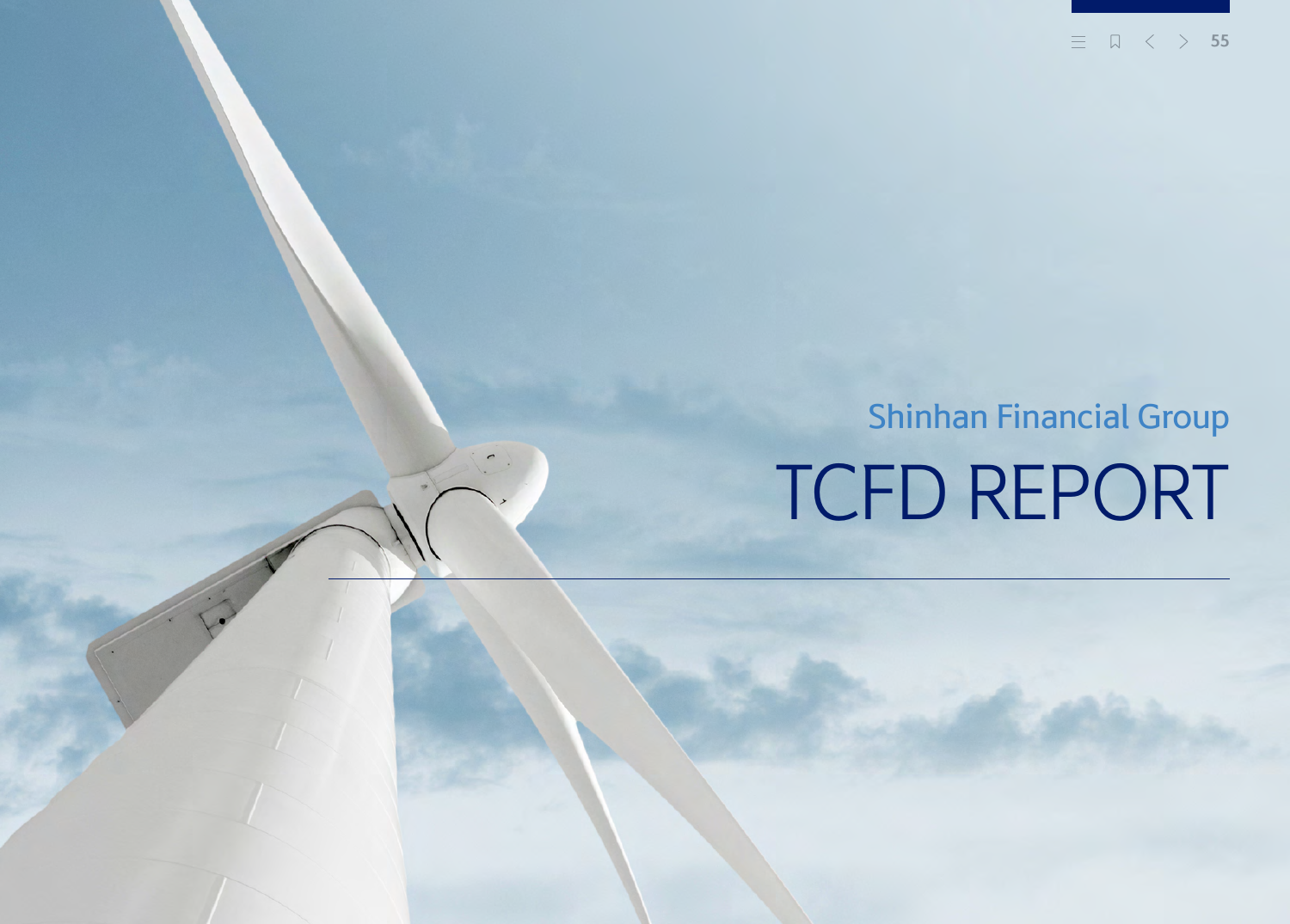## **CONTENTS**

## INTRODUCTION

[Net-Zero – A Promise for The Present and Future](#page-2-0) 57 Zero Carbon Drive - a Tricycle for Net-Zero 58 Executive Summary 59

## [A Handle that Determines Net-Zero Directions](#page-5-0) **GOVERNANCE**

[Governance to Respond to Climate Change](#page-5-0) 60 [Roles of the BOD \(ESG Strategy Committee](#page-6-0)/ Risk Management Committee)<sup>61</sup>

[Roles of Management \(Group ESG Implementation Committee/](#page-6-0) Group ESG CSSO Council, Group Risk Council) 61

## [A Right Wheel that Leads Net-Zero](#page-7-0) **STRATEGY**

[Climate-related Risks and Opportunities](#page-7-0) 62

[Impact that Climate Change Has on Shinhan](#page-8-0) 63

[Response Strategies that Reflect Climate Risks and Opportunities](#page-10-0) 65

[Analysis of Climate Change Scenarios](#page-11-0) 66

[Shinhan Financial Group's Climate Change Response](#page-14-0)  Strategy Roadmap 69

[Participation in Global Initiatives for Joint Response to](#page-15-0)  Climate Change 70

Identification of Opportunities by Responding to [the Korean Green Classification System \(K-Taxonomy\)](#page-15-0) 70

## [A Left Wheel that Leads Net-Zero](#page-16-0) RISK MANAGEMENT

[Management Process of Major Risks](#page-16-0) 71 [Identification of Major Risks](#page-17-0) 72 [Evaluation and Management of Major Risks](#page-18-0) 73

## A Map to Reach Net-Zero [METRICS AND TARGETS](#page-21-0)

[Measuring Carbon Emissions and Setting Reduction Goals](#page-21-0) 76 [PCAF-based Measuring of Financed Emissions and](#page-23-0)  Setting of Reduction Goals 78 [Shinhan's Promise – Green Finance for Future Generations](#page-24-0) 79

## [DO THE GREEN THING](#page-25-0)  FOR A WONDERFUL WORLD 80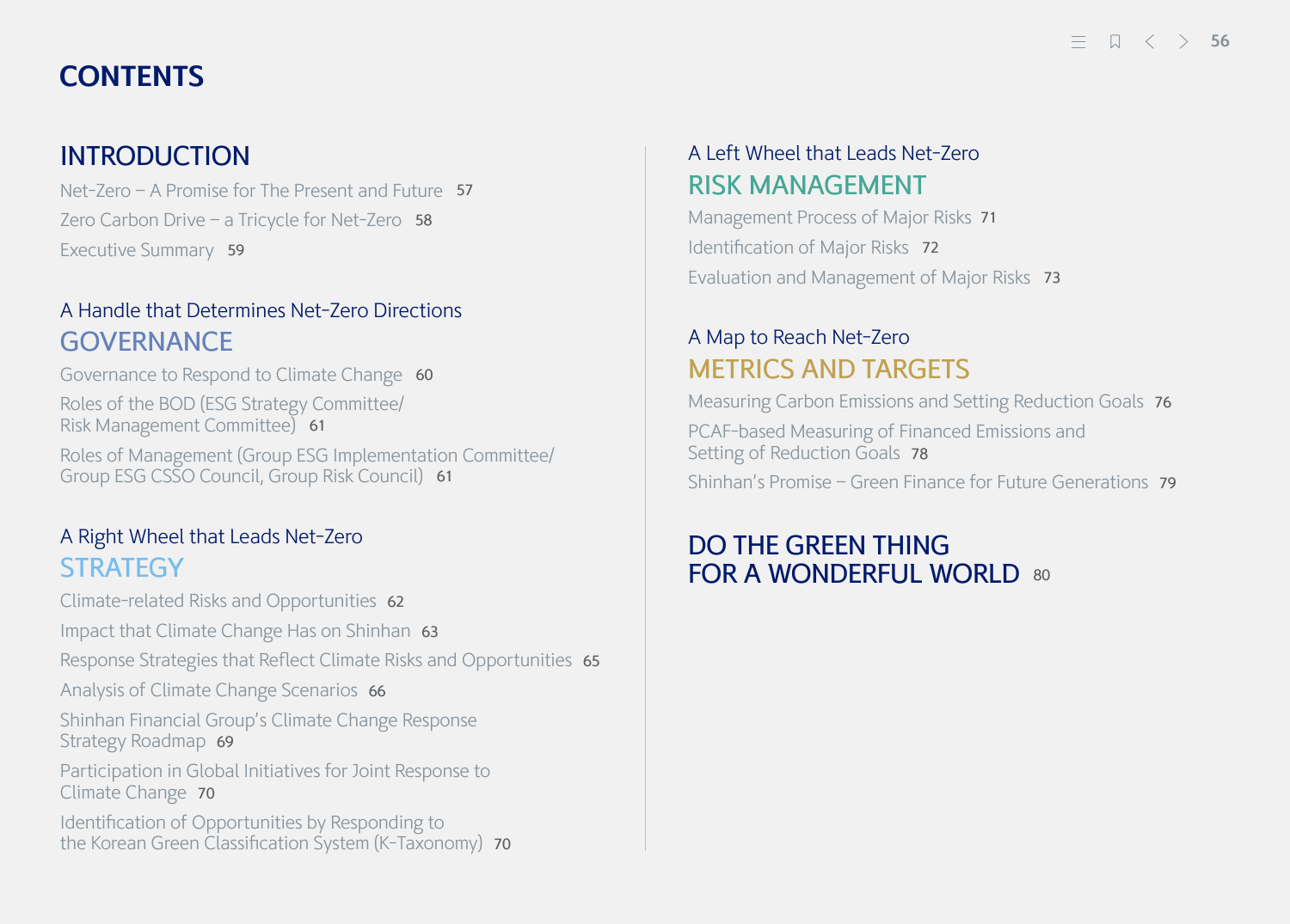## <span id="page-2-0"></span>Introduction

### Net-Zero – A Promise for The Present and Future

We all promised to take the path of net zero for future generations.

Climate change causes such natural disasters as heat and cold waves and impacts biodiversity, health, the ecosystem, food, economy, and others, thus becoming a large threat to humankind's survival and welfare. For this reason, the international community entered into the Paris Agreement in 2015 and set a goal to hold the increase in the global average temperature to well below 2℃ above pre-industrial levels and pursue efforts to limit the temperature increase to 1.5℃ above pre-industrial levels by 2100.

In 2018, the Intergovernmental Panel on Climate Change (IPCC) adopted the "Special Report on Global Warming of 1.5℃" in 2018 that specified that it will be difficult to prevent a catastrophe by holding the increase to 2℃, and presented a path that limiting the increase to 1.5℃ would require globally reducing CO 2 emissions by at least 45% by 2030 from 2010 levels and achieving net-zero by 2050.

In its recent sixth report (2021), the IPCC forecast that the increase in the global average temperature will become 1.5℃ above pre-industrial levels no later than 2040, at least 10 years earlier than previous research results, and that it will become extremely difficult to hold the increase to 1.5℃.

The path to net-zero will clearly be difficult but must be taken. Our small efforts to fight against climate change, such as using tumblers instead of disposable cups and riding bicycles instead of emitting carbon, will enable earlier achievement of this goal.

## Shinhan promises that we will fulfill our roles and responsibilities to achieve net-zero for current and future generations.

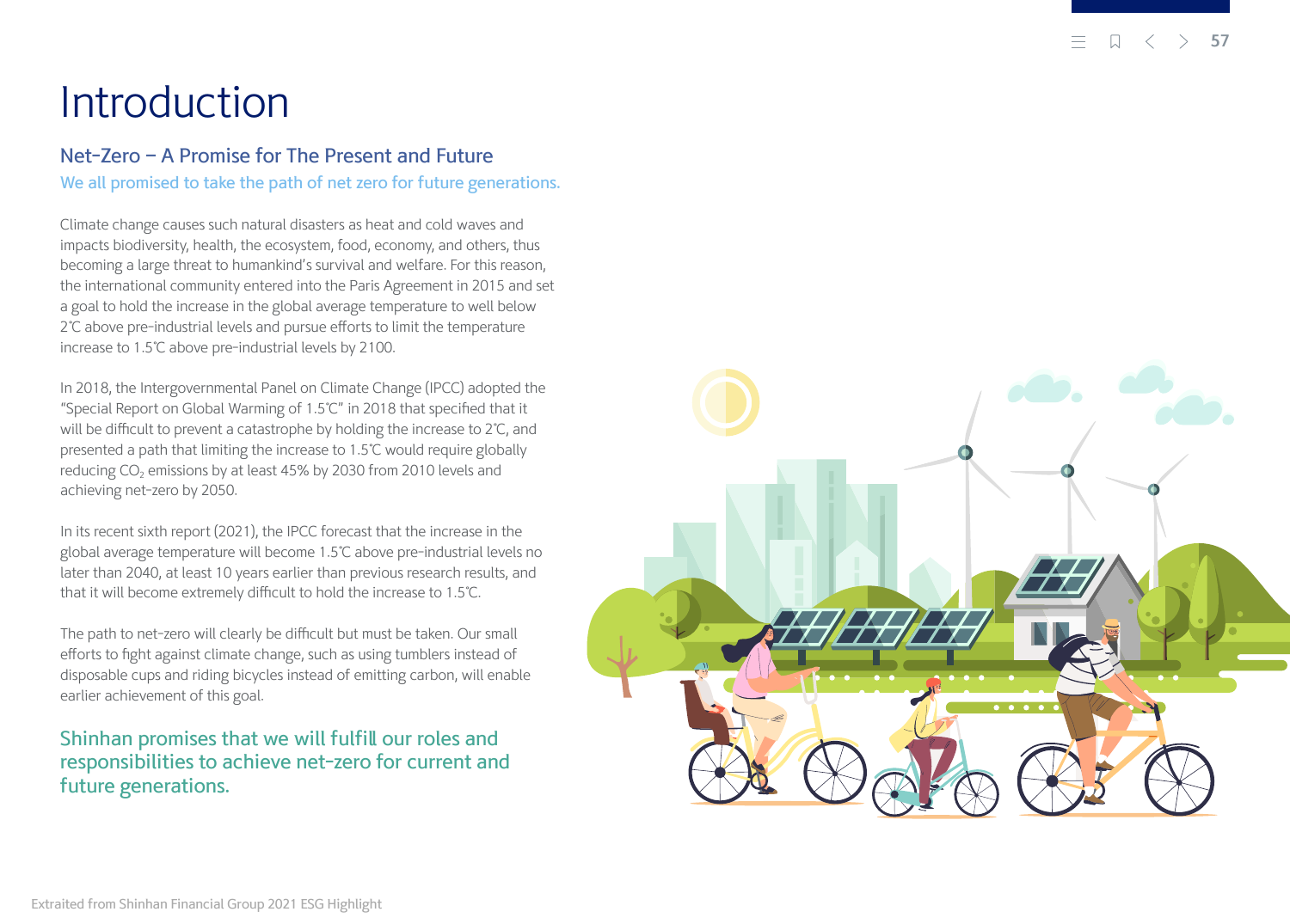[TCFD 2021 Status Report](https://assets.bbhub.io/company/sites/60/2021/07/2021-TCFD-Status_Report.pdf)  $\mathcal{C}$ 

#### <span id="page-3-0"></span>Zero Carbon Drive – a Tricycle for Net-Zero

In our way to net-zero, Shinhan thinks of children's tricycles. At the very beginning, it was difficult even to make the wheels move slowly. However, the speed of "Zero Carbon Drive" by this tricycle may be faster than an electric vehicle.

#### Executive Summary

#### Shinhan's Zero Carbon Drive Together with a Tricycle

On the path towards net zero, Shinhan takes with it a map – TCFD. The creation of the TCFD in 2015 was led by the Financial Stability Board (FSB), a consultative group between G20 Finance Ministers and Central Bank Governors, for the purpose of establishing climate change-related information disclosure measures. In 2017, it set key areas for companies to respond to climate change which are governance, strategy, risk management, and metrics and targets, and developed and announced the TCFD recommendations, which are relevant information disclosure standards. In 2021, G7 Finance Ministers provided their consent to the agreement to make climate reporting mandatory in accordance with TCFD recommendations which is why it is expected to be used as a common global reporting standard. Around 2,600 organizations in 89 countries are TCFD supporters.

Shinhan Financial Group declared its support for TCFD recommendations in 2018, and has been using them as the basis to disclose the actual/potential financial impact of climate change and observing regulations to counter climate change and setting reduction goals.



Risk management

Extraited from Shinhan Financial Group 2021 ESG Highlight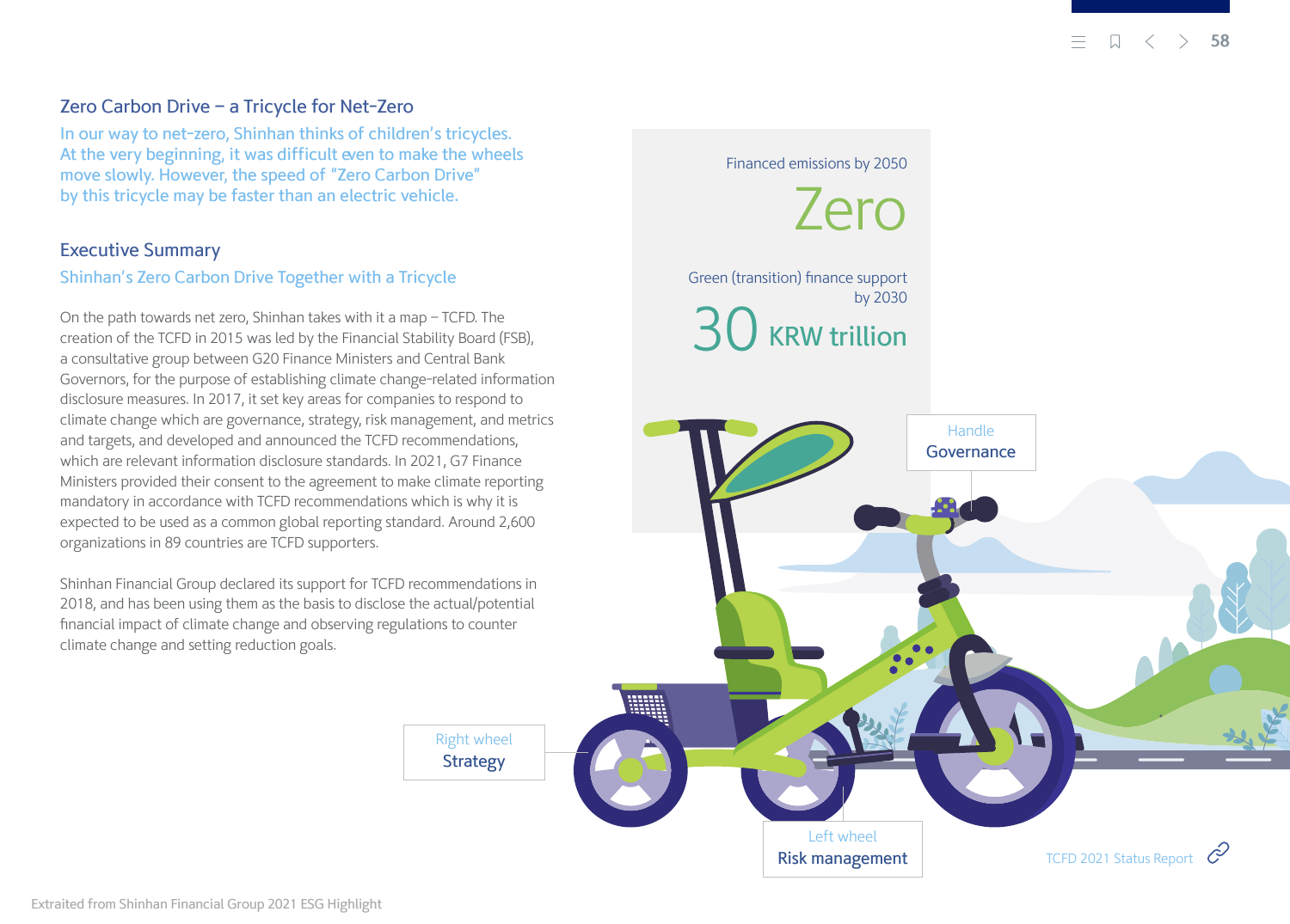

## GOVERNANCE

## **STRATEGY**

#### Established a driving system to respond to climate change

- The ESG Strategy Committee and Risk Management Committee, BOD sub-committees, perform central roles in deliberating•deciding on climate change opportunity/risk factors
- Created the ESG Implementation Committee in 2021 that is participated in by all Group subsidiary CEOs
- Appointed the Group Chief Strategy and Sustainability Officer (GCSSO) and Group Chief Risk Officer (GCRO)
- Group subsidiaries operate a council at the working group level

#### Expanded the ESG management system to execute climate change opportunity factors

- Became the first financial company in Korea to create the Green IB Execution Lab under Group & Global Investment Banking (GIB)
- Established a global, advanced ESG execution organization system by forming the ESG Global Desk

#### Identified climate risk and opportunity factors

- Executed the TCFD recommendations and analyzed based on the physical climate risk classification system
- Reflected identified factors in the Group's business strategies

#### Established Zero Carbon Drive, climate action roadmap

- Implemented Zero Carbon Drive strategies in 2021, measuring financed emissions based on PCAF standard and moved forward with reduction goals and database construction
- Increased green finance investments with a focus on renewable energy businesses
- Created the "K-Taxonomy Task Force" to respond to the Korean green classification system (K-Taxonomy)

#### Global leadership for joint cooperation regarding the climate crisis

- Participated in global initiatives, including the SBTi, Equator Principles, PCAF, NZBA, NZAMI, and NZIA
- Attended in official events of COP26 and the Korean Pavilion

## RISK MANAGEMENT

#### Established a financed emissions measurement system and database

- Measured and disclosed financed emissions of the Group's assets in accordance with PCAF GHG accounting standards, using our own financed emissions calculation system
- Conducted financed emissions simulations to us the results for the screening process of new loans and investments
- Used a risk dashboard to monitor financed emissions and intensity

#### Monitored significant environmental and social areas

- Conducted exposure monitoring of 12 areas that require environmental and social caution
- Reviewed impact and response measures in the event of an issue through reports to the risk management council and management

#### Implemented the Equator Principles

Reviewed potential environmental and social risks and impact of large-scale development projects

#### Operated the Group climate change risk management system

• Best Practices for the Group Climaterelated Risk Management

## METRICS AND TARGETS

#### Established SBTi methodology-based net zero accomplishment goals

- (Internal emissions) Set a plan to reduce emissions by 42.0% by 2030 and by 84.0% by 2040, and achieve net zero by 2044
- (Financed emissions) Set a plan to reduce emissions by 38.6% by 2030 and by 69.6% by 2040 and to achieve net zero by 2050, using the Sectoral Decarbonization Approach (SDA) and Absolute Contraction Approach (ACA) based on 2℃ and partial 1.5℃ scenarios

#### Continued to advance PCAF-based financed emissions measurement

• Increased asset groups for which financed emission measurements are taken; and upgraded the scope and level of data used for climate-related disclosures

#### Set the goal for zero carbon and zero fuel

• Set a plan to change all work vehicles of the Group to pollution-free vehicles, including electric and hydrogen vehicles, by 2030

#### Set a transition finance goal for climate change opportunities

Green finance performance of KRW 30 trillion (New accumulation from 2020 to 2030)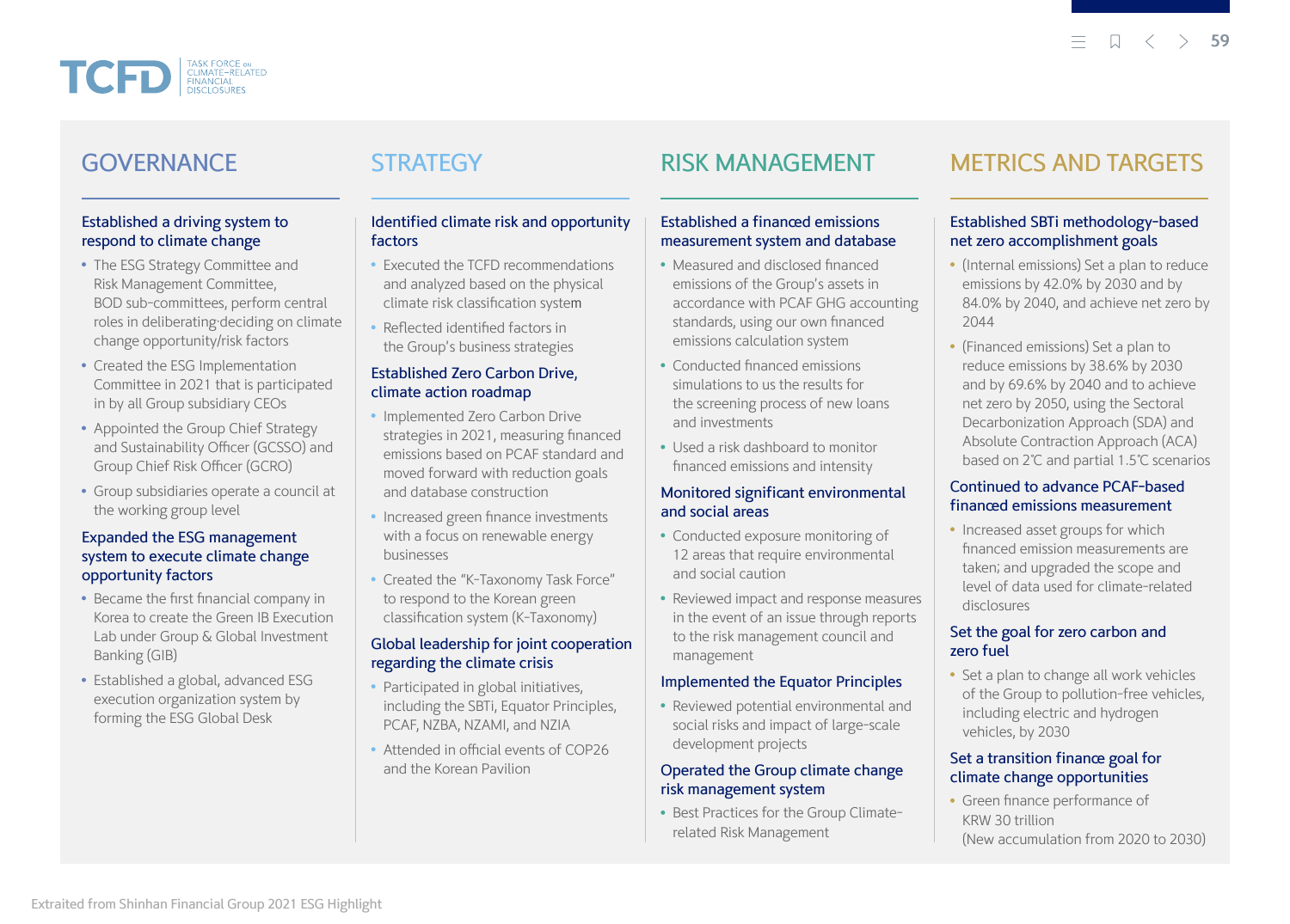$\Box \quad \ \ < \quad \ \ > \quad$ **60**

## <span id="page-5-0"></span>A Handle that Determines Net-Zero Directions **GOVERNANCE**

The most important factor in responding to climate change is "governance" that sets the direction. Transparent and reasonable climate change governance is required, above all else, to systematically respond to risks and create new business opportunities.

Shinhan Financial Group became the first financial group in Korea to build a climate change governance system that consists of directors, management, executives in charge, and working-level employees. By creating the "'Green IB Execution Lab" and "ESG Global Desk" in 2021 for systematic and detailed execution, we are expanding the ESG organization structure in the areas of investment and global business expansion, which are climate changerelated opportunity factors.

#### Governance to Respond to Climate Change

Shinhan Financial Group has built a climate change response system to ensure organic cooperation among the BOD, management, and working-level employees, thereby preemptively identifying and managing relevant risk and opportunity factors. In addition, a council per level participated in the CEO, CSSO, CRO, and working-level employee of each Group subsidiary is operated regularly to strengthen climate change response capabilities of the Group.

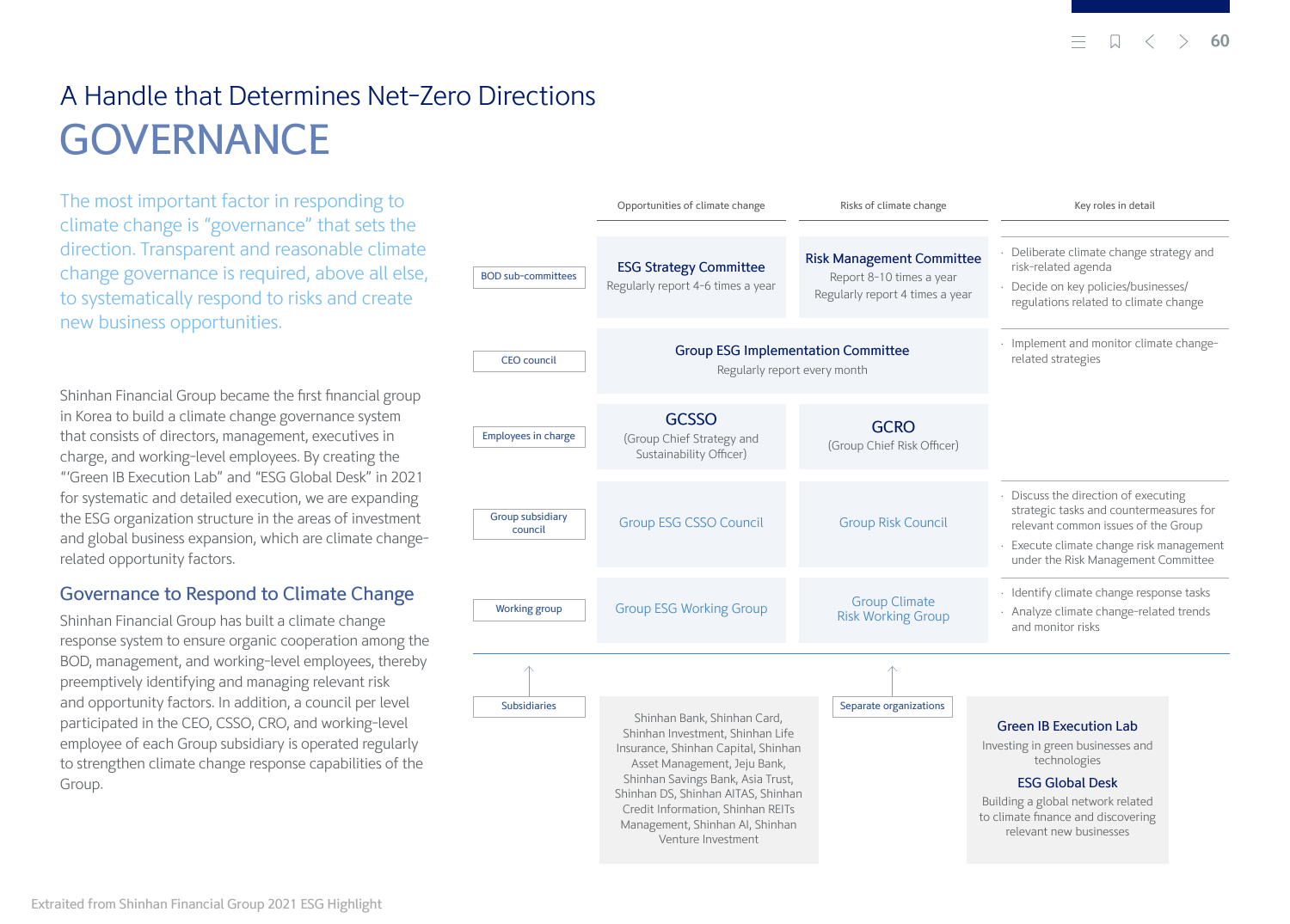#### **b**  $\sqrt{2}$   $\sqrt{2}$   $\sqrt{2}$  **61**

#### <span id="page-6-0"></span>Roles of the BOD (ESG Strategy Committee/Risk Management Committee)

The ESG Strategy Committee and Risk Management Committee are BOD sub-committees, and they perform central roles in the Group's setting of a strategic direction to counter climate change. They also deliberate and make final decisions on important agenda for the transition to a low-carbon economy.

In 2015, Shinhan became the first financial company in Korea to establish the CSR Committee (currently ESG Strategy Committee). The Committee oversees all major decisionmaking related to ESG and climate change strategies, and four ESG Strategy Committee meetings were held in 2021. The Risk Management Committee identifies, measures, monitors, and controls risks that arise from various transactions in a timely manner, and comprehensively manages them. In addition, the Committee discusses matters related to increasing climate risks.

#### Roles of BOD Sub-Committees

| Category  | <b>ESG Strategy Committee</b>                                                                                                                                              | Risk Management Committee                                                                                                                                     |
|-----------|----------------------------------------------------------------------------------------------------------------------------------------------------------------------------|---------------------------------------------------------------------------------------------------------------------------------------------------------------|
| Approval  | · Financed emissions reduction goal from the net-zero<br>perspective<br>· Strategies on executing climate risk and opportunity factors                                     |                                                                                                                                                               |
| Reporting | Results of implementing the financed emissions<br>reduction goal<br>· Results of implementing opportunity execution<br>strategies<br>· Major matters related to disclosure | · Results of monitoring financed<br>emissions management<br>· Results of scenario analysis<br>· Physical risk impact<br>· Major matters related to disclosure |

#### Major Reported and Decided Matters of the ESG Strategy Committee in 2021

| Reporting | · ESG dashboard (ESG finance performance and carbon index) [Regular report]                                                                            |
|-----------|--------------------------------------------------------------------------------------------------------------------------------------------------------|
|           | · Progress with implementing SBTi-approved projects [3rd]                                                                                              |
|           | · Progress with regards to attending COP26 and announcing the Zero Carbon Drive strategy [4th]                                                         |
|           | · Results of measuring carbon emissions of financial assets (Year 2020) based on Partnership for<br>Carbon Accounting Financials (PCAF) criteria [4th] |
|           | · SBTi reduction goal and goal management measures [4th]                                                                                               |

**Decisions** • Join the NZBA and Value Balancing Alliance (VBA) [2nd]

#### Major Reported Matters of the Risk Management Committee in 2021

Results of monitoring significant area exposure and financed emissions [Regular report] Implemented a project on building an integrated ESG risk management system [4th] Education on financed emission measurement and management for climate change risk management [9th]

#### Roles of the BOD

#### (Group ESG Implementation Committee/Group ESG CSSO Council, Group Risk Council)

By creating the ESG Implementation Committee in 2021 that is participated in by all Group subsidiary CEOs, Shinhan Financial Group built a driving system for unified ESG and climate change strategy implementation at the Group level, along with the Group ESG CSSO Council<sup>11</sup> and Group Risk Council. In addition, the GCSSO and GCRO, who are officials in charge of executing work, are respectively in charge of the overall ESG driving system and climate risk management, and report major matters to the ESG Strategy Committee and Risk Management Committee.

#### Duties of Organizations in Charge of Climate Change Response

| Category                                       | Oversee overall climate change<br>management of the Group                                                                                                  | Oversee climate risk management                                                                                                                                                                                               |  |
|------------------------------------------------|------------------------------------------------------------------------------------------------------------------------------------------------------------|-------------------------------------------------------------------------------------------------------------------------------------------------------------------------------------------------------------------------------|--|
| <b>Risk identification</b>                     | . Discover the company's opportunities<br>from physical and transition risks                                                                               | · Identify the source of risk occurrence                                                                                                                                                                                      |  |
| <b>Risk evaluation</b>                         | · Establish strategies on executing<br>discovered opportunities                                                                                            | · Measure financed emissions and analyze<br>scenarios                                                                                                                                                                         |  |
| <b>Risk management</b>                         | · Set a financed emission reduction goal to<br>achieve net-zero<br>Establish and manage strategies to<br>achieve the reduction goal by Group<br>subsidiary | · Manage intensity<br>. Choose and manage businesses with larger<br>carbon footprints<br>· Set and manage exposure limits for Group<br>subsidiaries/businesses/large borrowers<br>(connect to the previous management method) |  |
| Respond to outside<br>organizations            | Respond to investors and credit rating<br>agencies                                                                                                         | · Respond to risk-related supervisory institutions                                                                                                                                                                            |  |
| · ESG Report, TCFD Report<br><b>Disclosure</b> |                                                                                                                                                            | · Disclose matter related to climate risks and<br>support the disclosure                                                                                                                                                      |  |

Became the first financial company in Korea to create the "Green IB Execution Lab" and "ESG Global Desk"

In January 2022, Shinhan Financial Group created the Green IB Execution Lab, which is in charge of investing in green economy activity companies and companies implementing a green company transition, under the GIB matrix organization rather than an existing organization that oversees ESG (CSSO). By doing so, we built a foundation that allows us to more systematically consider ESG from the investment perspective.

In addition, we formed the ESG Global Desk, which has a global ESG expert at Shinhan Bank's London Branch hold an additional position within the holding company's ESG Planning Team, thus building an organizational system for execution of global, advanced ESG. This organization will perform such roles as forming a global network in relation to climate finance, identifying climate-related new businesses, researching ESG trends, and responding to policies.

Reporting

<sup>&</sup>lt;sup>1)</sup> In 2019, Shinhan became the first financial company to appoint a Chief Strategy & Sustainability Officer (CSSO), who is an executive in charge of strategies and sustainability, at all Group subsidiaries, and also designated working-level ESG officials and operated councils.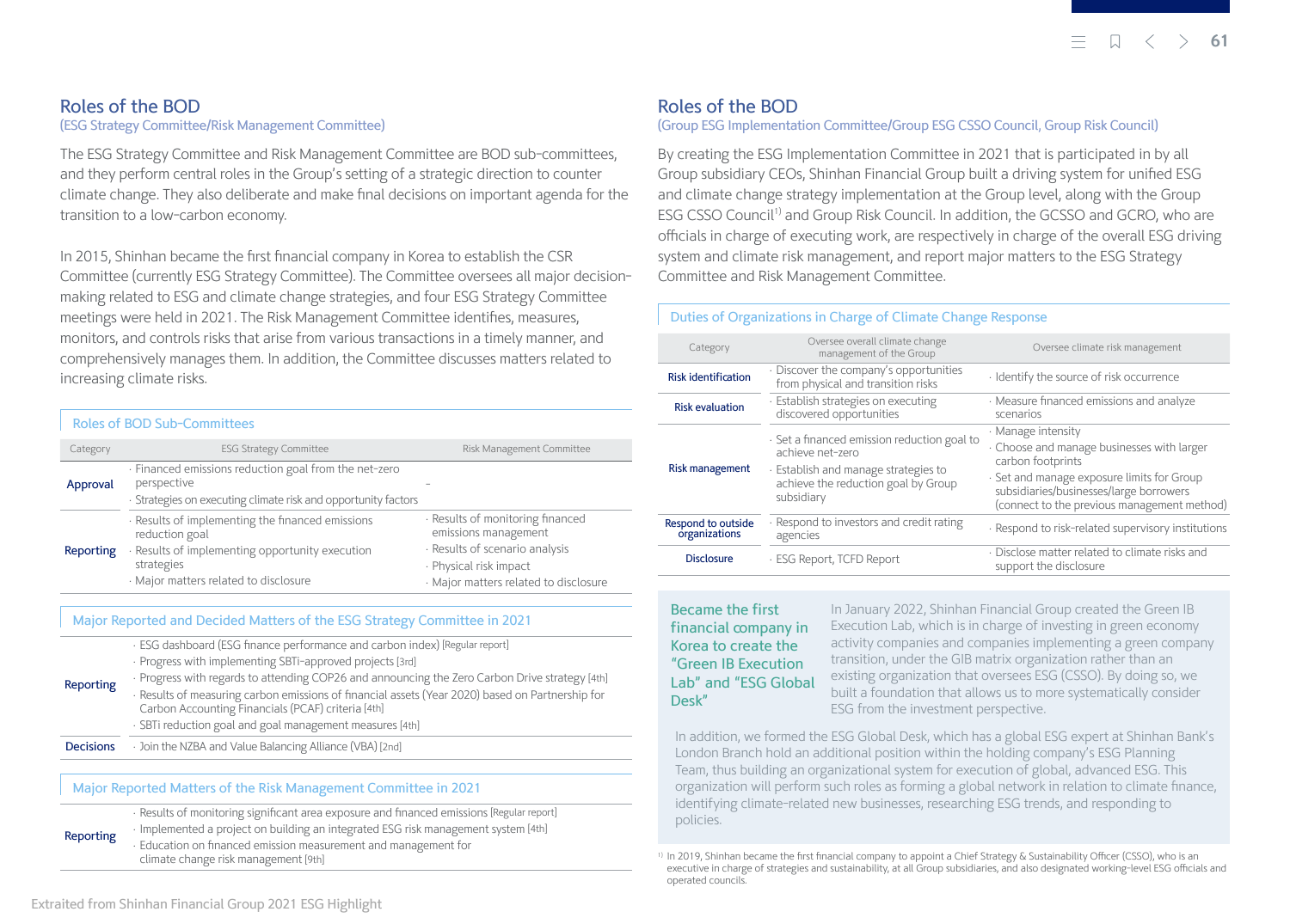$\Box$  $\langle \quad \rangle$ **62**

## <span id="page-7-0"></span>A Right Wheel that Leads Net-Zero **STRATEGY**

Shinhan Financial Group has established and implements strategies to reduce climate change risks and create new business, based on a clear understanding of climate risks and opportunities, aimed at achieving sustainable growth and a transition to a low-carbon economy. In addition, we will increase low-carbon transition investments and further expand green finance support to advance into a green future.

#### Climate-related Risks and Opportunities

Transitioning to a low-carbon economy structure to respond to climate change becomes a burden to companies across overall economic activities. This is because existing facilities and technologies need to be made new. For this reason, financial institutions, which give and receive mutual influence with the overall real economy, are exposed to wider-ranged risks in comparison to other industries. To take measures, Shinhan Financial Group categorizes expected climate risk and opportunity factors based on the transition and physical climate risk classification system that is included in the TCFD recommendations and reflects them in Group business strategies as part of efforts to more effectively respond to the climate crisis.

|  |                                               | Policy and<br>legal risk  | Increased GHG emissions rights prices,<br>strengthened environmental disclosure<br>obligations, environment-related<br>lawsuits, etc.                                                               | (Example: Rise in compliance costs, rise in insurance premiums)<br>· Depreciation due to policy changes<br>· Asset damage and early disposal of existing assets<br>· Increase in costs owing to fines and rulings or reduction in product and<br>service demand                                                                                                                                                                                |  |  |  |
|--|-----------------------------------------------|---------------------------|-----------------------------------------------------------------------------------------------------------------------------------------------------------------------------------------------------|------------------------------------------------------------------------------------------------------------------------------------------------------------------------------------------------------------------------------------------------------------------------------------------------------------------------------------------------------------------------------------------------------------------------------------------------|--|--|--|
|  | <b>Transition</b><br>risk<br>Physical<br>risk | <b>Technology</b><br>risk | Transition to eco-friendly and low-<br>carbon technologies, increased<br>technology investments to improve<br>energy efficiency and reduce emissions,<br>failed new technology investments,<br>etc. | · Depreciation and early disposal of existing assets<br>· Reduction in product and service demand<br>· New technology and alternative technology R&D costs<br>· Capital investment for technology development<br>· Costs incurred from adopting/distributing new practices and processes                                                                                                                                                       |  |  |  |
|  |                                               | <b>Market</b><br>risk     | Changed consumer behavior, increased<br>raw material prices, change in supply<br>and demand of products and services,<br>market uncertainty, etc.                                                   | · Reduction in demand for goods and services from changes in consumer<br>preferences<br>· Increase in production costs owing to raised raw material prices and<br>waste treatment cost changes<br>· Sudden, unexpected changes in energy costs<br>· Reduction in sales owing to sales performance changes<br>· Decrease in value owing to asset re-evaluation (Example: Amount of<br>fossil fuel reserves, land value, stock value evaluation) |  |  |  |
|  |                                               | Reputation<br>risks       | Changed consumer and investor<br>preferences or negative stakeholder<br>feedback, business stigma, etc.                                                                                             | · Decrease in profits resulting from reduced product/service demand<br>· Decrease in profits owing to reduced production capacity<br>(Example: Delay in plan approval, suspension of the supply chain)<br>· Decrease in profits owing to negative impact on human resource<br>management and plan (Example: Attracting and retaining employees)<br>· Reduction in capital availability                                                         |  |  |  |
|  |                                               | Acute<br>physical risk    | Increased frequency and intensity of<br>extreme abnormal weather, including<br>typhoon, flood, and forest fire                                                                                      | · Reduction in productivity and operating profit from suspension<br>of business sites, collapse of the supply chain, deteriorated worker<br>health, etc.                                                                                                                                                                                                                                                                                       |  |  |  |
|  |                                               | Chronic<br>physical risk  | Change in precipitation patterns and<br>extreme volatility of weather patterns,<br>rica in average temperatures rice in sea                                                                         | · Increase in operation costs and capital costs owing to facility damage,<br>early disposal of existing assets, etc.<br>· Increase in insurance premiums for high-risk asset groups and possibility                                                                                                                                                                                                                                            |  |  |  |

of reduced insurance availability

・ Increase in operation costs

(Example: Rise in compliance costs, rise in insurance premiums)

Classification Climate-related risk Potential financial impact

physical risk rise in average temperatures, rise in sea

levels, and other long-term change

#### Climate-related Risks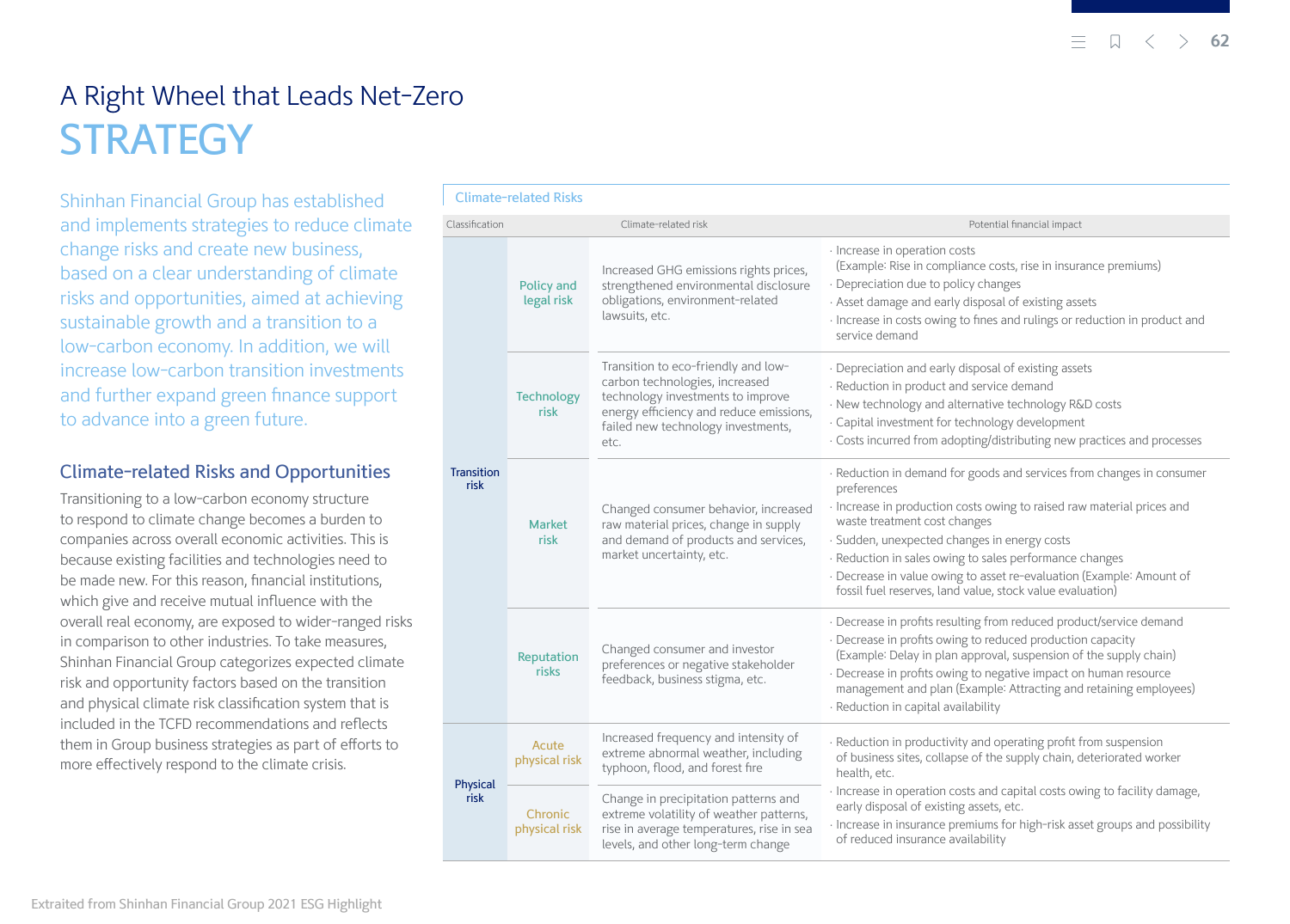<span id="page-8-0"></span>

|  | <b>Climate-related Opportunities</b> |
|--|--------------------------------------|
|  |                                      |

| Classification                         | Climate-related opportunity                                                                                                                                                                                                                                                             | Potential financial impact                                                                                                                                                                                                                                                                                                                                                                                                                        |
|----------------------------------------|-----------------------------------------------------------------------------------------------------------------------------------------------------------------------------------------------------------------------------------------------------------------------------------------|---------------------------------------------------------------------------------------------------------------------------------------------------------------------------------------------------------------------------------------------------------------------------------------------------------------------------------------------------------------------------------------------------------------------------------------------------|
| <b>Resource</b><br>efficiency          | Increased energy and water<br>resource efficiency, increased<br>recycling and eco-friendly means of<br>transportation, expansion of eco-<br>friendly construction                                                                                                                       | · Reduction in operation costs by improving energy<br>efficiency and curtailing costs<br>· Increase in profits from a rise in production capacity<br>· Rise in the value of fixed assets (Example: Building<br>with a high level of energy efficiency, etc.)<br>· Reduction in costs resulting from advantages in<br>human resource management and plan (Example:<br>Health and safety improvements, employee<br>satisfaction level improvements) |
| Energy<br>resources                    | Use of low carbon-emitting<br>energy sources, use of government<br>support policy incentives, carbon<br>market participation, transition<br>to distributed energy sources,<br>application of new technologies                                                                           | · Decrease in operation costs from reduced GHG<br>emissions<br>· Reduction in exposure to future fossil fuel price<br>increases<br>· Reduction in influence from GHG emissions and<br>carbon price changes<br>· Return on low-carbon technology investments<br>· Rise in capital availability<br>· Positive reputation benefits from a rise in demand<br>for products/services                                                                    |
| <b>Products and</b><br><b>services</b> | Development and expansion of low<br>carbon emissions-related products<br>and services, climate change<br>adaptation and insurance solutions,<br>new services through technological<br>innovation, business activity<br>diversification capabilities, changes<br>in consumer preferences | · Increase in profits based on demand for low-carbon<br>emission products and services<br>· Rise in profits through new solutions (Example:<br>Insurance risk transfer products and services) in<br>relation to climate change adaptation needs<br>· Rise in profits by developing more competitiveness<br>by reflecting changing consumer preferences                                                                                            |
| <b>Market</b>                          | Expansion of new market creation<br>and accessibility, use of public<br>sector incentives, access to new<br>assets and regions that require<br>insurance application                                                                                                                    | · Increase in profits through new market access<br>(Example: Partnerships with the government and<br>development banks)<br>· Increased diversification of financial assets<br>(green bond, infrastructure, etc.)                                                                                                                                                                                                                                  |
| <b>Resilience</b>                      | Increased application of renewable<br>energy and improved energy<br>efficiency, resource diversification<br>and discovery of alternative<br>resources                                                                                                                                   | · Rise in market value through a restoration plan<br>(Example: Infrastructure, land, building)<br>· Improvement in supply chain credibility and<br>operation capabilities in diverse conditions<br>· Rise in sales through new products and services<br>related to resilience                                                                                                                                                                     |

#### Impact that Climate Change Has on Shinhan

First of all, climate risk is rapidly coming into greater prominence in terms of policy aspects in accordance with the recent global net-zero trend. Matters that can influence relevant companies' profits, such as the carbon tax and emission trading system, are emerging in a short period, and such matters as mandatory environmental information disclosure by listed companies can become a risk in operation or legal aspects. Our analysis confirmed that relevant risks may have a short-term impact, and defined the period as at least one year to at most two years.

In the mid-term future, reputation risk may arise from the implementation of Zero Carbon Drive, which was declared by Shinhan Financial Group. Failure to reduce financed emissions or continued financial support for high emission businesses that have no will towards low-carbon transition can be interpreted as "green washing" and can have a negative impact on external, open evaluations. Also, these can be connected to passive investment, ESG-related ETF, and other financial products, having a direct impact on stock price decreases. There is concern that this can escalate into legal risks of shareholders and stakeholders. In this aspect, Shinhan defines the mid-term as a period of three to five years when we can conduct actual risk monitoring and analyses and review resulting exposure adjustment plans.

Lastly, in the long term, we can confirm the existence of an inverse relationship according to how physical, transition risks progress. Failure to respond to physical risks would prevent transition risk management, leading to a further increase in acute and chronic risks. As such, there is a need to review and consider all risks in both directions. For this reason, Shinhan defines the long term as 10 years later as we approach 2040, which was adopted as the physical temperature management target point in the IPCC report.

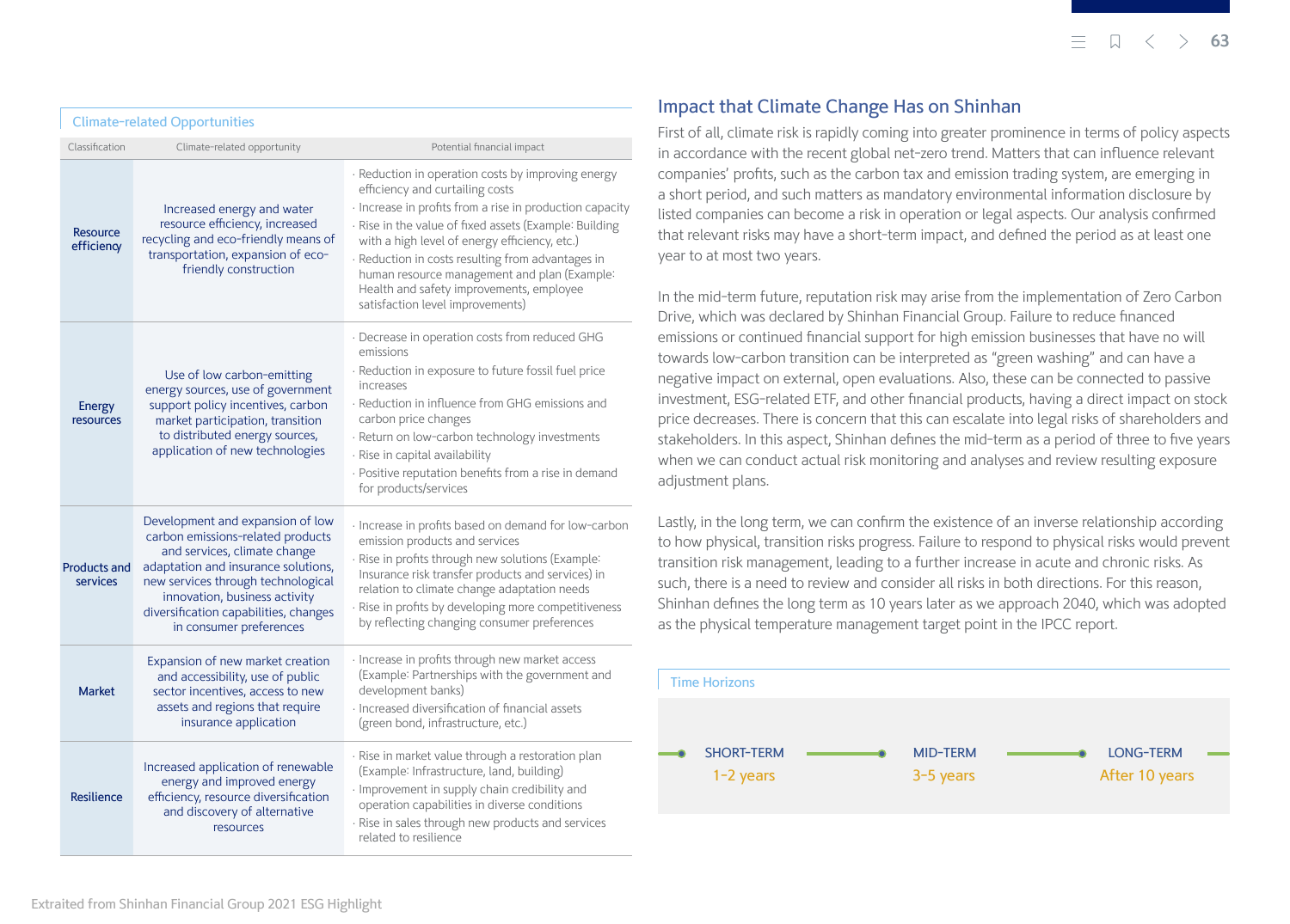## $\equiv$   $\Box$   $\langle$   $\rangle$  **64**

| Risk type                 | Detailed risk definition | Impact on Shinhan                                                                                                                                                                                                                                                                                                                                                                                                                                                                                                                                                                                         | Time             |
|---------------------------|--------------------------|-----------------------------------------------------------------------------------------------------------------------------------------------------------------------------------------------------------------------------------------------------------------------------------------------------------------------------------------------------------------------------------------------------------------------------------------------------------------------------------------------------------------------------------------------------------------------------------------------------------|------------------|
| <b>Transition</b><br>risk |                          | · In the short term, export companies, including the US/Europe, may experience a rise in export costs due to the carbon tax that will further<br>increase and regulations on high carbon-emitting businesses. In addition, operation costs can rise in the localization process, thus having a<br>negative financial impact.                                                                                                                                                                                                                                                                              |                  |
|                           | Policy and Legal         | In accordance with the Glasgow Climate Pact, each country will establish and implement an NDC that does not exceed 1.5°C by 2030. Drastic<br>emission reduction targets are expected to be imposed on companies within the next five years in accordance with each country's emission<br>reduction policy. Measures that were eased in the short term can more sharply expand in the mid-term. Unprepared companies will be<br>increasingly burdened by a rise in emission right prices and this may connect directly with borrowers' financial soundness. This may, in turn,<br>increase Shinhan's risk. | Short, mid, long |
|                           |                          | · In case the process of implementing Shinhan's net-zero finance influences borrower and customer contracts, etc. or leads to the raising of an<br>issue, such as green washing, because support was not suspended for high carbon-emitting businesses, this may lead to a legal lawsuit or can<br>become a legal risk.                                                                                                                                                                                                                                                                                   |                  |
|                           | Technology               | All companies will increase low-carbon facility and infrastructure investments. In this case, there may be an impact on profits from the mid-term<br>perspective as costs and expenses sharply rise but the volume of production and consumption does not rise accordingly.                                                                                                                                                                                                                                                                                                                               | Mid, long        |
|                           |                          | · In the long term, there may be technology development risks according to whether high carbon-emitting companies transition successfully to<br>low-carbon transition technologies. Companies that do not successfully transition can suffer a considerable impact on profits.                                                                                                                                                                                                                                                                                                                            |                  |
|                           | Market                   | In the capital market, companies that do not actively respond to climate change have a high possibility of being excluded from investments. If<br>Shinhan Financial Group experiences difficulties in managing financed emissions according to its declared net-zero finance or an issue related to<br>responding to climate change resulting from a continued increase in exposure to high carbon-emitting businesses, Shinhan may be shunned by<br>consumers and investors may withdraw their funds. This can also connect to a drop in stock prices to have a financial impact.                        | Mid, long        |
|                           | Reputation               | Failure to manage financed emissions may lead to the raising of the green washing issue by the media and clients, a considerable impact on<br>Shinhan's reputation as a company that leads green finance, and customer churn. A financial company's management of Scope 1, 2, and 3<br>and its climate change risk management system and response can be connected to indexes of major credit rating agencies or ESG evaluation<br>organizations, leading to the risk of a drop in the Group's overall credit rating and ESG evaluation rating.                                                           | Mid, long        |
| Physical<br>risk          | <b>Acute Risk</b>        | · In case of an acute risk, it impacts Shinhan's corporate clients as well as retail clients. In addition, it can serve as a significant risk to owned real<br>estate according to such acute risks as the rainy season, heavy rainfall, typhoon, and earthquake. Shinhan can be directly influenced by operation<br>risks that are caused by a drop in such real estate's mortgage value, damage to facilities and equipment, and reduced production capacity as well<br>as by financial risks that arise from compensation for customers' life insurance and non-life insurance.                        | Short, mid       |
|                           |                          | · In addition, employees who suffered damages can be negatively impacted and risks may be triggered in the aspect of running the company.                                                                                                                                                                                                                                                                                                                                                                                                                                                                 |                  |
|                           | <b>Chronic Risk</b>      | · In case of a chronic risk, a rise in temperatures and sea levels can lead to reduced profits of relevant businesses. For example, temperatures<br>directly influence agricultural crops and the ocean industry, and can have a considerable impact on biodiversity and survival. In this case,<br>borrowers that engage in such businesses as the grain business, food and beverage business, and ocean and fishing industry are financially<br>impacted as a result of a rise in sunk costs or operation costs.                                                                                        | Mid, long        |
|                           |                          | In addition, chronic risks raise the amount of electric power use in overall industry. This can lead to reduced operating income owing to a hit to<br>the supply chain and logistics chain.                                                                                                                                                                                                                                                                                                                                                                                                               |                  |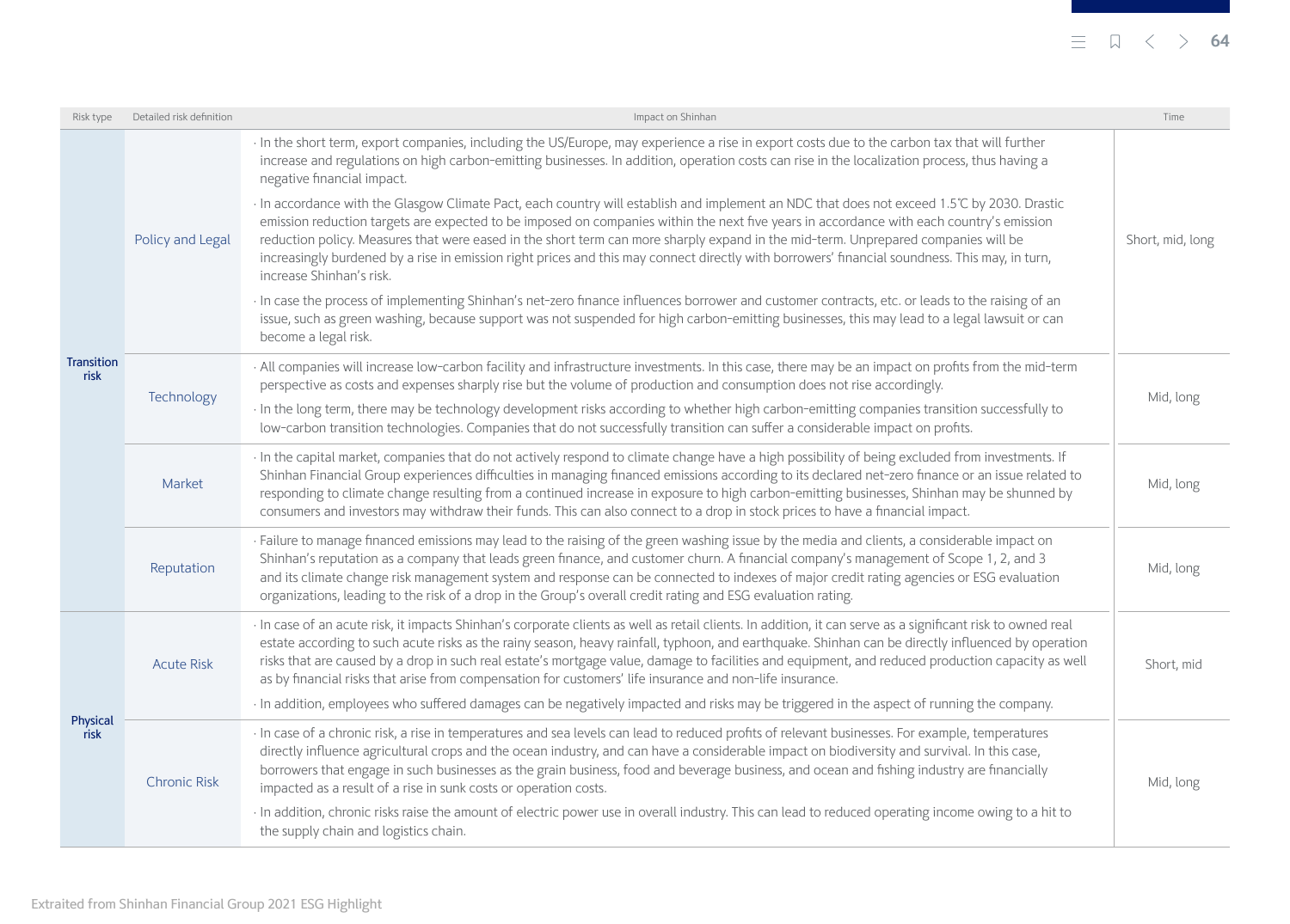### <span id="page-10-0"></span>Response Strategies that Reflect Climate Risks and Opportunities

We comprehensively analyzed the impact that climate change risk and opportunity factors would have, and established response strategies in consideration of possibility of occurrence and level of financial impact of each factor. From among the various carbonrelated assets owned by Shinhan Financial Group, we are focusing on establishing countermeasures for the energy industry, which has a large project size compared to other businesses and is expected to have a high level of effect in the transition to a green and low-carbon industry.

Shinhan Financial Group seeks to change risk factors that may arise from fossil fuel-based power generation businesses to opportunity factors by increasing renewable energycentered green finance investments. Increasing renewable energy-related investments has large business size and reduction effects compared to other businesses and makes it easy to estimate carbon emission-offsetting effects in advance.

| <b>Background</b><br>of selection | · Renewable energy businesses, such as photovoltaic and wind power generation,<br>have the effect of reducing greenhouse gases that are generated from fossil fuel-<br>based power generation and therefore can secure carbon emission rights |
|-----------------------------------|-----------------------------------------------------------------------------------------------------------------------------------------------------------------------------------------------------------------------------------------------|
| <b>Business</b>                   | · Business size is big and development is progressing based on the premise of                                                                                                                                                                 |
| size and                          | participation by financial institutions                                                                                                                                                                                                       |
| reduction                         | · They have substantially higher GHG reduction effects against input costs                                                                                                                                                                    |
| effects                           | compared to energy efficiency or fuel conversion businesses                                                                                                                                                                                   |
| Estimation                        | It is easy to estimate reduction effects since measurements can be taken and                                                                                                                                                                  |
| of reduction                      | preconditions are available for estimating the carbon offset amount and                                                                                                                                                                       |
| effects                           | investment amount                                                                                                                                                                                                                             |

Analysis of Offset Effect Based on Size of Renewable Energy Investment

We seek to achieve the eco-friendly goal of Zero Carbon Drive by quantitatively analyzing the carbon emission-offsetting effects per financial support amount in consideration of renewable energy market growth.



\* Grounds for selecting offsetting renewable energy technologies:

Per KRW 100 million facility size (MW) annual power generation hours<sup>1)</sup> (h) annual power generation amount (MWh) Annual power generation amount (MWh) electric power emission coefficient2) per KRW 100 million carbon emissions

<sup>1)</sup> Time in which power generation is possible in consideration of sunshine, etc.

<sup>2)</sup> Carbon emissions for 1MW production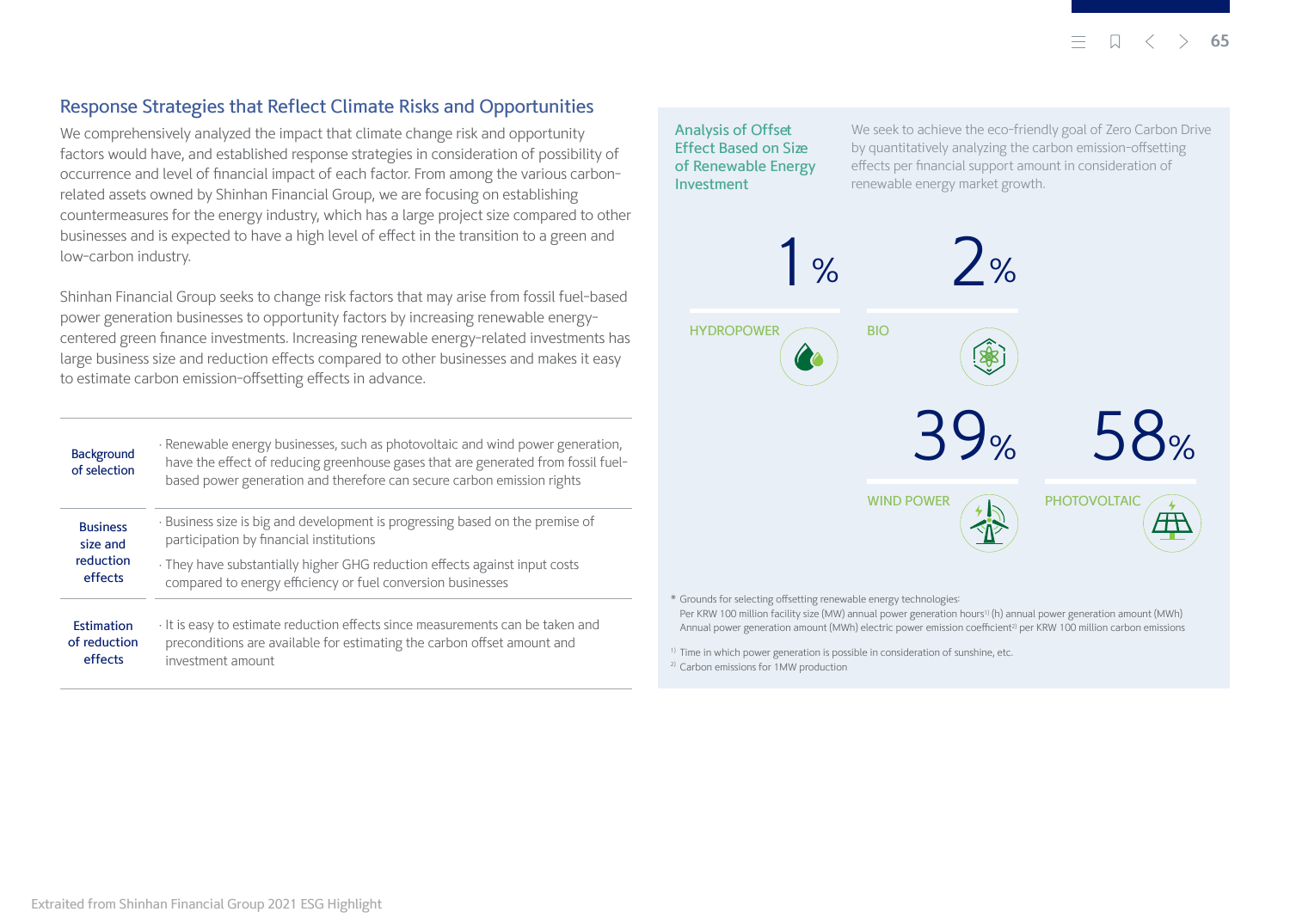### <span id="page-11-0"></span>Analysis of Climate Change Scenarios

Risks from climate change were named "green swan" in a report by the Bank for International Settlements (BIS). Due to the complexity of their ripple routes and extensive impact, using past data to forecast and respond to the future may not be effective. For this reason, risk measurement methodologies that are based on scenario analyses are developing rather than previous statistical methodologies, and elaborate analysis methods are required since various social and economic changes have an impact.

For this reason, Shinhan Financial Group adopted scenario analysis methods to identify portfolio impact of climate change. We conducted an analysis for the first time this year by applying a top-down method that used the Bank of Korea's analysis results based on Shinhan Bank's loan assets and a bottom-up method that used an outside analysis model, and plan to make the scenario methodologies more detailed.

|                            |                                                                                                                                                                                            | $\overline{2}$                                                                       |
|----------------------------|--------------------------------------------------------------------------------------------------------------------------------------------------------------------------------------------|--------------------------------------------------------------------------------------|
| Classification             | <b>TOP-DOWN</b>                                                                                                                                                                            | <b>BOTTOM-UP</b>                                                                     |
| <b>Analysis</b><br>method  | Analyzed the level of impact<br>by applying the Bank of Korea's analysis<br>results on transition<br>risk impact from climate change <sup>1)</sup><br>(Targeting Shinhan Bank's portfolio) | Used the S&P Global climate scenario<br>analysis model<br>(Climate Credit Analytics) |
| <b>Analysis</b><br>results | Level of impact,<br>including Shinhan Bank's BIS ratio <sup>2)</sup>                                                                                                                       | Level of impact on<br>high carbon-emitting businesses                                |

<sup>1)</sup> Bank of Korea (December 2021), Climate Change Transition Risk and Financial Stability

2) It is derived by dividing shareholders' equity by risk-weighted assets and then converting it into a percentage

#### 1 Analysis Results of Top-down Approach

NGFS Climate Change Scenario

By analyzing transition risk impact from climate change<sup>1)</sup>, the Bank of Korea measured impact on domestic industries from transition risk (changes in the probability of default of high carbon industries, etc.) and also measured impact on financial institutions that have financial assets related to these industries (BIS ratio changes, etc.). It set the Network for Greening the Financial System(NGFS)'s below 1.5℃ scenario and below 2℃ scenario, and reflected strengthening of the government's GHG reduction policies and development of low-carbon technologies to analyze impact on the value drop of relevant financial assets through which it estimated resulting BIS ratio changes of domestic banks.





Ô, [NGFS Climate Scenarios for central banks and supervisors \(2020\)](https://www.ngfs.net/sites/default/files/medias/documents/820184_ngfs_scenarios_final_version_v6.pdf)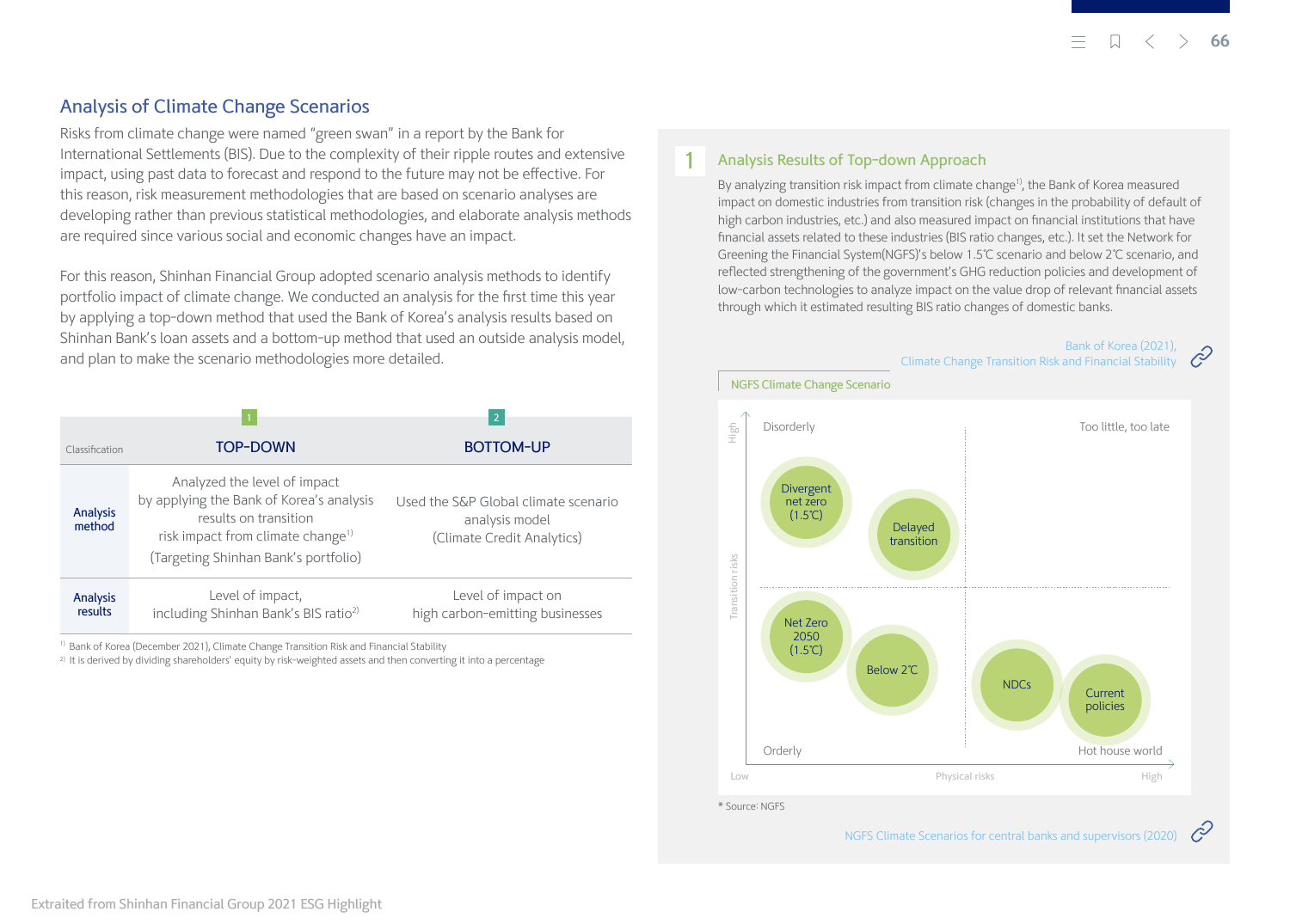| Probability of Default <sup>1)</sup> Changes <sup>2)</sup> from Transition Risks |                                       |      | (Unit: %p) |      |
|----------------------------------------------------------------------------------|---------------------------------------|------|------------|------|
|                                                                                  |                                       | 2030 | 2040       | 2050 |
| 2°C scenario                                                                     | High-emitting<br>industries           | 3.7  | 6.6        | 10.2 |
|                                                                                  | Mid- and low-<br>emitting industries  | 0.0  | 0.0        | 0.1  |
| 1.5°C scenario                                                                   | High-emitting<br>industries           | 6.3  | 9.8        | 18.8 |
|                                                                                  | Mid-and $low-$<br>emitting industries | 0.0  | 0.1        | 0.4  |

\* Source: Bank of Korea, Climate Change Transition Risk and Financial Stability, 2021

 $1)$  Probability of going bankrupt within a year from the time of measurement

 $^{2)}$  Compared to the base scenario in which the economic structure maintains the 2020 level without climate risk shock

Shinhan applied increases in the probability of default of high-emitting and mid- and lowemitting industries in the Bank of Korea's analysis results and reflected them in Shinhan Bank's portfolio, and analyzed BIS ratio impact. It was assumed that the structure of financial assets was identical between the analysis target period (2021-2050) and the base point. The BIS ratio decreased 1.47%p in case of the 2℃ scenario based on 2050 and 2.30%p in the 1.5℃ scenario, being expected that negative impact can further increase.

| 2°C scenario<br>Category Loan<br>assets <sup>1)</sup> |      | 1.5°C scenario |      |                                                                                                                                                                                                                                    |      |      |
|-------------------------------------------------------|------|----------------|------|------------------------------------------------------------------------------------------------------------------------------------------------------------------------------------------------------------------------------------|------|------|
|                                                       | 2030 | 2040           | 2050 | 2030                                                                                                                                                                                                                               | 2040 | 2050 |
|                                                       |      |                |      | 17.48% 17.15% 16.71% 17.18% 16.74% 15.88%<br>BIS ratio 18.18% $\begin{bmatrix} 17.4676 & 17.1376 \\ (\Delta 0.70\%p) & (\Delta 1.03\%p) & (\Delta 1.47\%p) & (\Delta 1.00\%p) & (\Delta 1.43\%p) & (\Delta 2.30\%p) \end{bmatrix}$ |      |      |

<sup>1)</sup> Analysis based on Shinhan Bank's loan assets (as of the end of December 2021) (excluding stock and bond assets)

#### BIS Ratio Changes of Domestic Banks Due to Transition Risks<sup>1)</sup>

**BIS** ratio  $\blacksquare$  Decrease<sup>2)</sup>



\* Source: Bank of Korea, Climate Change Transition Risk and Financial Stability Reconstituted, 2021

1) Regulation is 10.5% (D-SIB 11.5%)

2) BIS ratio of domestic banks decreased 2.6%p in case of the 2℃ scenario and 5.8%p in the 1.5℃ scenario (based on 2050)

BIS ratio of commercial banks decreased 1.6%p in case of the 2℃ scenario and

3.7%p in the 1.5℃ scenario (based on 2050)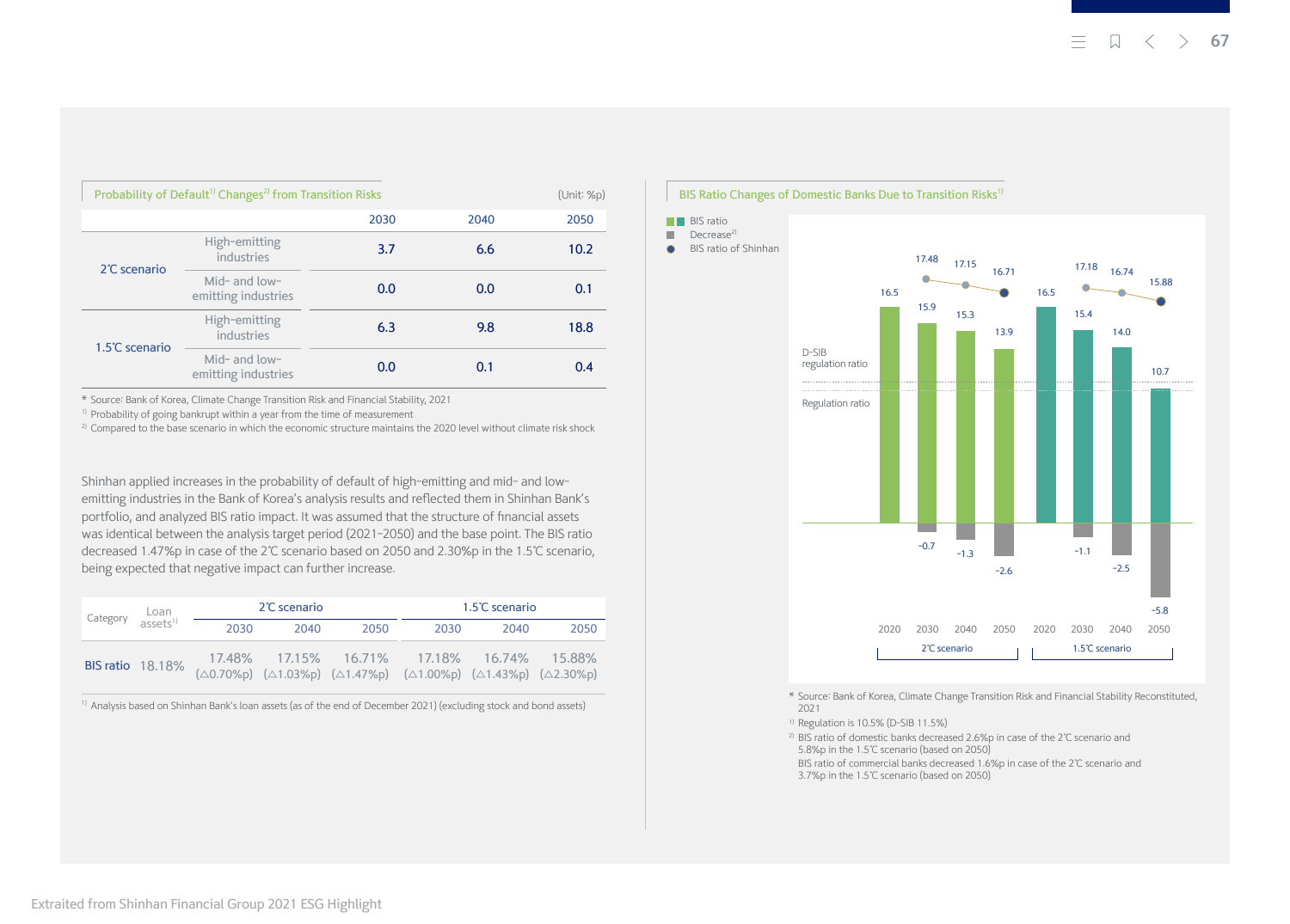#### 2 Analysis Results of Bottom-up Approach

The route through which climate risks transfer to financial institutions is complex, and there are diverse variables, such as policy, technology, and market changes, and perceives. Shinhan Financial Group is well aware of the need for detailed scenario-setting and analysis in consideration of these factors. In particular, we conducted a detailed scenario analysis by business, considering that there is a relatively large impact at specific areas, such as high-emitting industries identified to have high transition risks through the financed emission measurement. In case of the scenario, we used the Climate Credit Analytics model jointly developed by S&P Global and OliverWyman to ensure objectivity, and plan to conduct and disclose a more detailed scenario analysis based on this model in future TCFD reporting.

#### Scenario Analysis Method of Bottom-up Approach



## **S&P Global** Market Intelligence

In case of the scenario, the NGFS scenarios – consisting of six: 2050 Net Zero (1.5℃), Below 2℃, Delayed Transition, Divergent Net Zero, NDC, and Current Policies – were applied for analysis. From among companies with financial assets of KRW 10 billion or more that can have a huge impact on profitability based on the Group, two businesses with high financed emissions priority – power generation and oil  $\&$  gas – were chosen to analyze financial impact. We reflected macroeconomic variable and regulation changes from climate change, the respective business' demand/supply and investment changes, and changes in sales and profitability of individual companies in the business, and estimated individual companies' financial condition impact and the resulting changes in the probability of default.

Among high-emitting industries, we chose industries with the highest priority – power generation and oil  $\&$  gas – for analysis. In the power generation industry, the proportion of fossil fuels will decrease and that of eco-friendly energy, such as renewable energy, will rise in accordance with an energy mix transition to eco-friendliness. Although there initially will be electricity price increase pressure owing to a rise in carbon costs, there will be a decrease in eco-friendly energy prices as well as electricity price drop pressure as time passes. The unit cost of production of fossil fuel-related power generation is expected to rise in accordance with carbon cost burden, and relevant facilities and other assets will become inactive sooner to incur damage costs. In contrast, investments (capital expenditures) for the transition to eco-friendly power generation will rise.

In case of the oil  $\&$  gas industry, product prices will likely rise owing to increased carbon costs, including emissions costs, but sales will drop over the long term due to a reduction in fossil fuel demand as a result of a transition to a low-carbon economy and a drop in price competitiveness. The unit cost of production per unit is expected to increase owing to carbon costs and other factors. In terms of investments (capital expenditures), fossil fuel production/refining-related expenditures will likely go down in accordance with output changes, while eco-friendly fuel transition-related expenditures are expected to rise. Assets, such as fossil fuel-related production facilities, will incur damage costs.

Results indicate that companies in the power generation business experience a drop in their credit rating compared to the base point of at least 1 rating (Current Policies) and at most 4 ratings (Divergent Net Zero) in the above six scenarios. Companies in the oil  $\&$  gas business record a drop in their credit rating compared to the base point of at least 2 ratings (Current Policies) and at most 3 ratings (Divergent Net Zero). Probability of default increases at least 3 times to more than 10 times from the base point for both business types.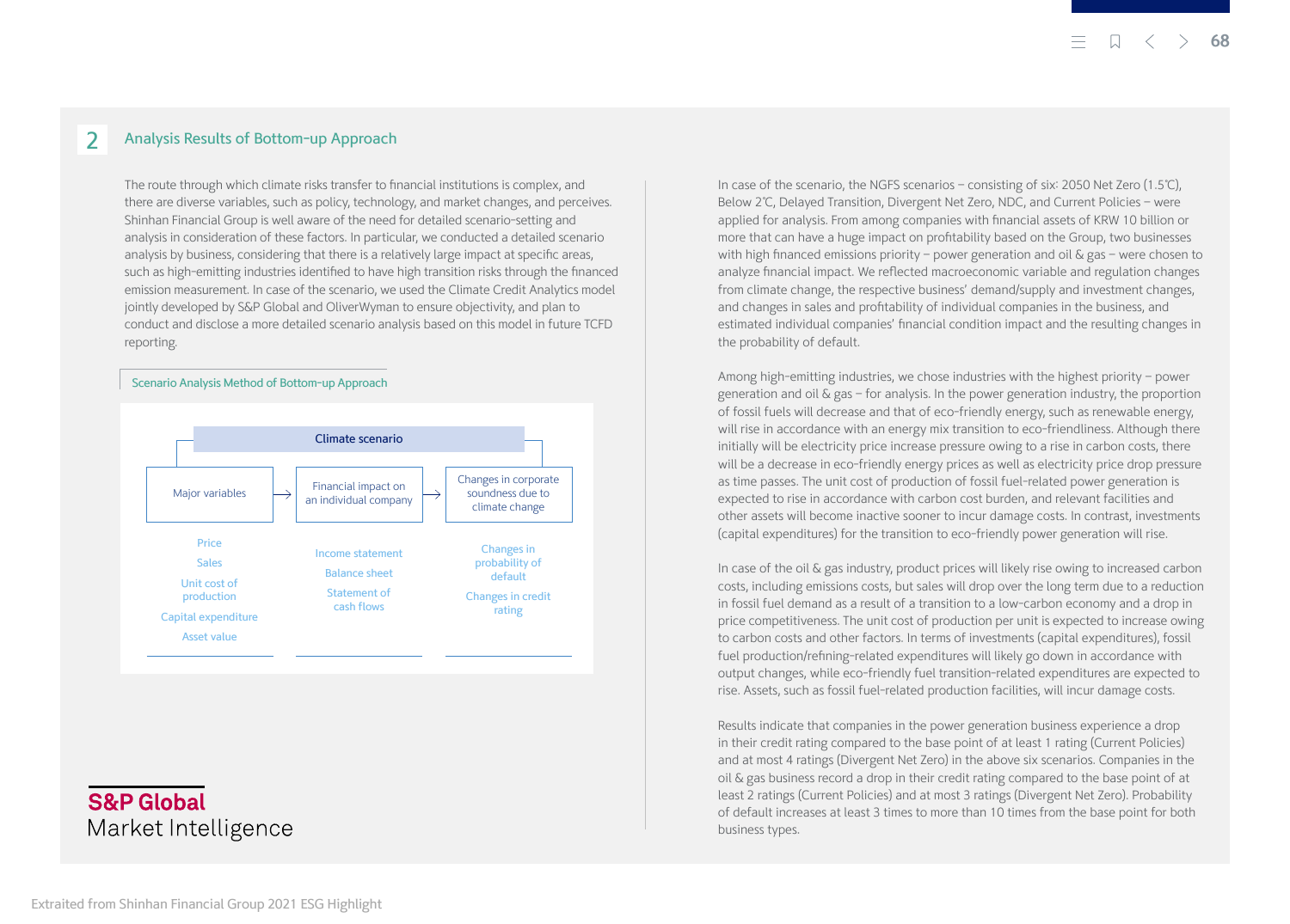#### **69**

#### <span id="page-14-0"></span>Shinhan Financial Group's Climate Change Response Strategy Roadmap

Shinhan Financial Group set a new standard for green finance through its goal of making the Group asset portfolio's financed emissions "zero" by 2050. Through its distinctive Zero Carbon Drive strategy, the Group seeks to manage loans and investments for companies and industries with large carbon footprints while providing financial support for green transition, thereby performing roles for the transition to a low-carbon economy. The Group is also advancing the measurement of financed emissions by applying the criteria presented by the Partnership for Carbon Accounting Financials (PCAF) for net-zero of the Group asset portfolio and set a goal based on the SBTi methodology. As a starting point, the Group built a data system for regular management and monitoring of financed emissions in 2021.

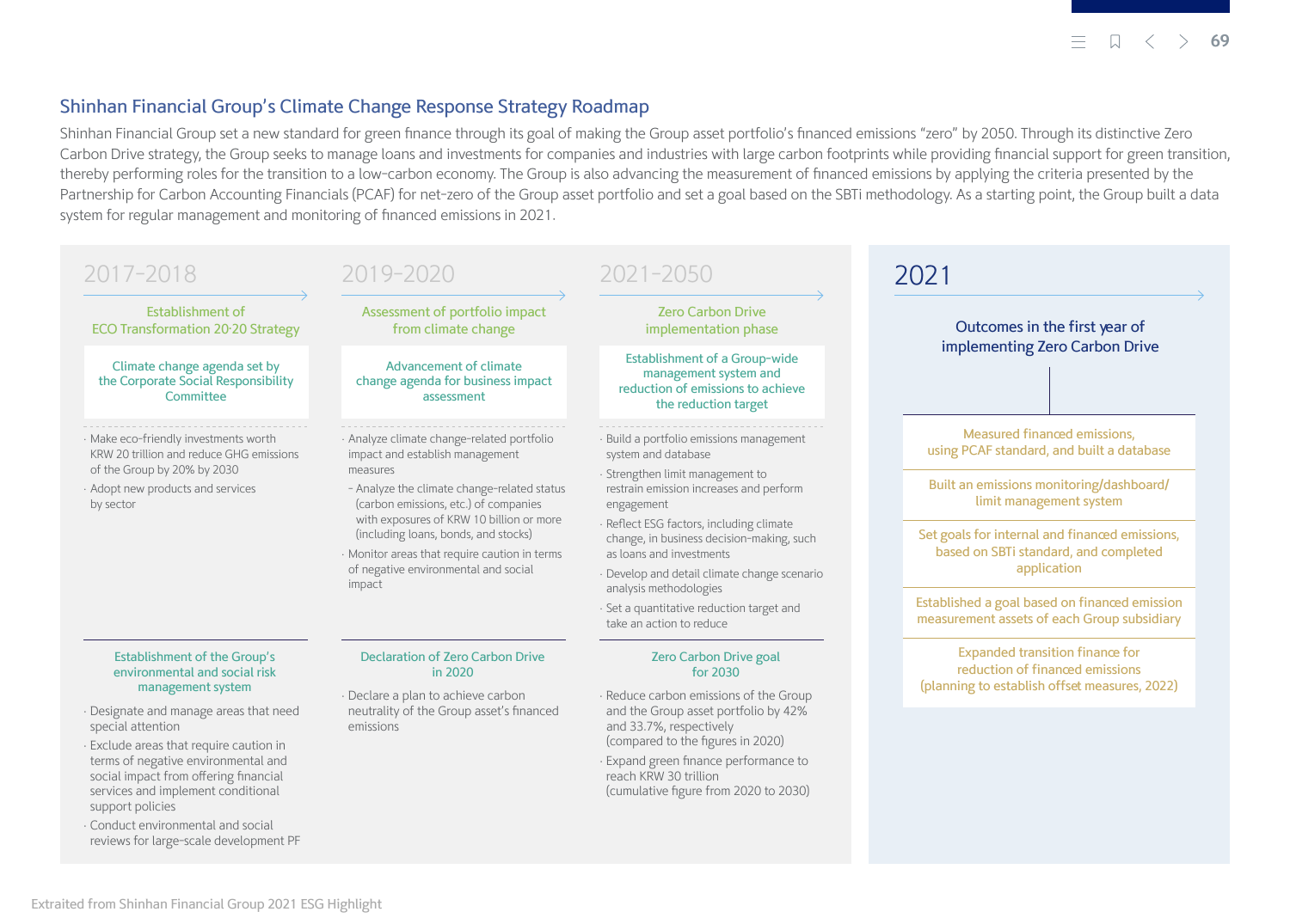## <span id="page-15-0"></span>Participation in Global Initiatives for Joint Response to Climate Change

To resolve the global climate crisis, Shinhan Financial Group joined CDP in March 2007 which was followed by voluntary joining of various global initiatives related to joint responses to climate change, target setting, emissions measurement, management, and public disclosure, and is engaging in cooperation. By doing so, Shinhan Financial Group is actively responding to the sharply-changing climate change environment and building leadership in the eco-friendly financial ecosystem based on advanced climate strategies.

#### Joint global response



#### Joined the UN Environmental Programme Finance Initiative (UNEP FI)

Joined in January 2008 Began to participate in Principles for Responsible Banking (PRB) in 2019 and Principles for Sustainable Insurance (PSI) in 2020



#### Initiatives in the Glasgow Financial Alliance for Net Zero

Joined the Net-Zero Banking Alliance (NZBA) in April 2021

Joined the Net Zero Asset Managers Initiative (NZAMI) in July 2021

Joined the Net-Zero Insurance Alliance (NZIA) in October 2021

#### ● First in Korea's financial industry

Target setting and riget setting and<br>
measurement<br>
measurement

## BASED<br>TARGETS

#### Science Based Targets initiative (SBTi)

Joined in November 2020 Set the reduction targets of financial assets' carbon emissions

## $\sqrt{\triangle}$  PCAF

#### Partnership for Carbon Accounting Financials (PCAF)

Joined in November 2020

Measure financed emissions of the Group

Task Force on Climate-related Financial

TCFD EIMATE-RELATED

#### Disclosures (TCFD) Announced the support for

the recommendations of TCFD in 2018 First disclosed information in the CSR Report in 2019

Risk management



#### Equator Principles

Established the process in 2019 Joined in 2020 and applied the Principles to the projects subject to screening

> Evaluation of activities in climate response



#### Carbon Disclosure Project (CDP)

Became the first financial company in Korea to join the Platinum Club of CDP Hall of Fame (Included in the Honors Club for 8 consecutive years)

Shinhan Financial Group's Global Climate Change Leadership

In November 2021, the Group CEO Cho Yong-byoung was elected as the only Asian member of the UNEP FI Leadership Council, contributing to the global spread of sustainable finance. Previously in November 2020, CSSO Park Sung-hyun of Shinhan Financial Group was chosen as the UNEP FI Global Steering Committee Asia Pacific Banking Sector Representative.

Moreover, our net zero-strategy implementation status is recognized as a best practice that is in line with global standards. We were officially invited to the UN Climate Change Conference of the Parties (COP26) held in 2021, the Korean Pavilion that run by the government, and a Net Zero Pathway-related panel discussion organized by NZBA, sharing information on the Group's net-zero strategy and progress. We will continue to increase relevant investments and activities as an active participant leading the fight against climate change.

## Identification of Opportunities by Responding to the Korean Green Classification System (K-Taxonomy)

In response to Europe's announcement of the EU Taxonomy in April 2021, the Korean Ministry of Environment took the lead and announced the final version of K-Taxonomy in December, 2021. The Korean green classification system is a standard of economic activities that contribute to GHG reduction, adaptation to climate change, and environmental improvement, and consists of 69 detailed economic activities to contribute to six major environmental goals<sup>1)</sup> based on basic principles, which are  $(1)$  contribute to the achievement of environmental goals, (2) not cause any serious environmental damage, and (3) minimum protection systems (prohibition of child labor, forced labor, and others).

In the short term (2022), K-Taxonomy will be used as guidelines only for "green bonds" and a pilot project will be executed. Its scope will be increased to include green loans, green funds, and green project financing, and it is expected to be applied to overall disclosures of financial institutions and companies. Shinhan Financial Group preemptively established the "K-Taxonomy Task Force", which is an ad hoc network of all Group subsidiaries, and is preparing to make quick responses to policy-making authorities and to engage in collaboration. By doing so, we are drawing Group subsidiaries' attention to the Korean green classification system and listening to their opinions, and are striving to clearly designate personnel in charge and roles of each subsidiary. Through this process, we will ease risks that may arise from adopting the Korean green classification system, while actively exploring business opportunities in green finance to take the lead in spreading green finance.

<sup>1)</sup> Greenhouse gas reduction, adaptation to climate change, sustainable water conservation, recycling, pollution prevention and management, biodiversity conservation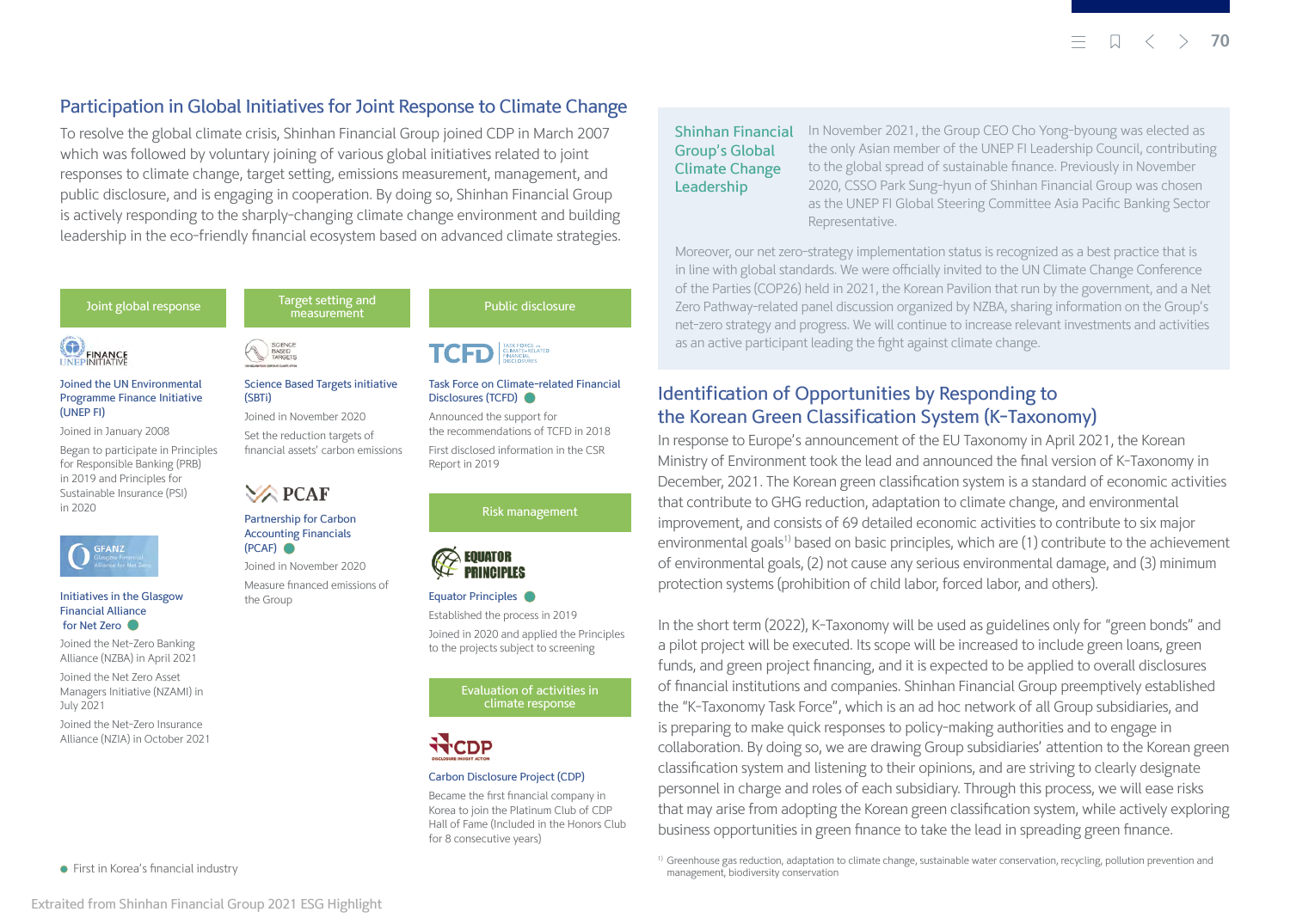## <span id="page-16-0"></span>A Left Wheel that Leads Net-Zero RISK MANAGEMENT

We systematically defined environmental and social risks, including climate change, based on the risk classification system in the TCFD recommendations, and developed an appropriate methodology to evaluate risks. We also established a financed emissions measurement system and database as well as the Best Practices for the Group Climate-related Risk Management, through which we advanced our risk management system.

### Management Process of Major Risks

By reflecting financed emissions analysis results and recent internal and external research outcomes, Shinhan Financial Group is identifying vulnerable areas in relation to climate change and regularly monitoring the areas. We manage high-risk areas by setting limits and actively respond to climate change risks in connection with our reduction goals. We will advance the climate risk management system and reflect it in loan and investment screening processes, while continually supporting strategy adjustments to achieve the Group's Zero Carbon Drive.



<sup>&</sup>lt;sup>1)</sup> Choose by comprehensively considering the Group's exposure/financed emission/carbon intensity level, definition of risk areas in TCFD (energy, transportation, raw materials and architecture, agricultural products/foods and forest products), and reports of the Bank of Korea and research institutes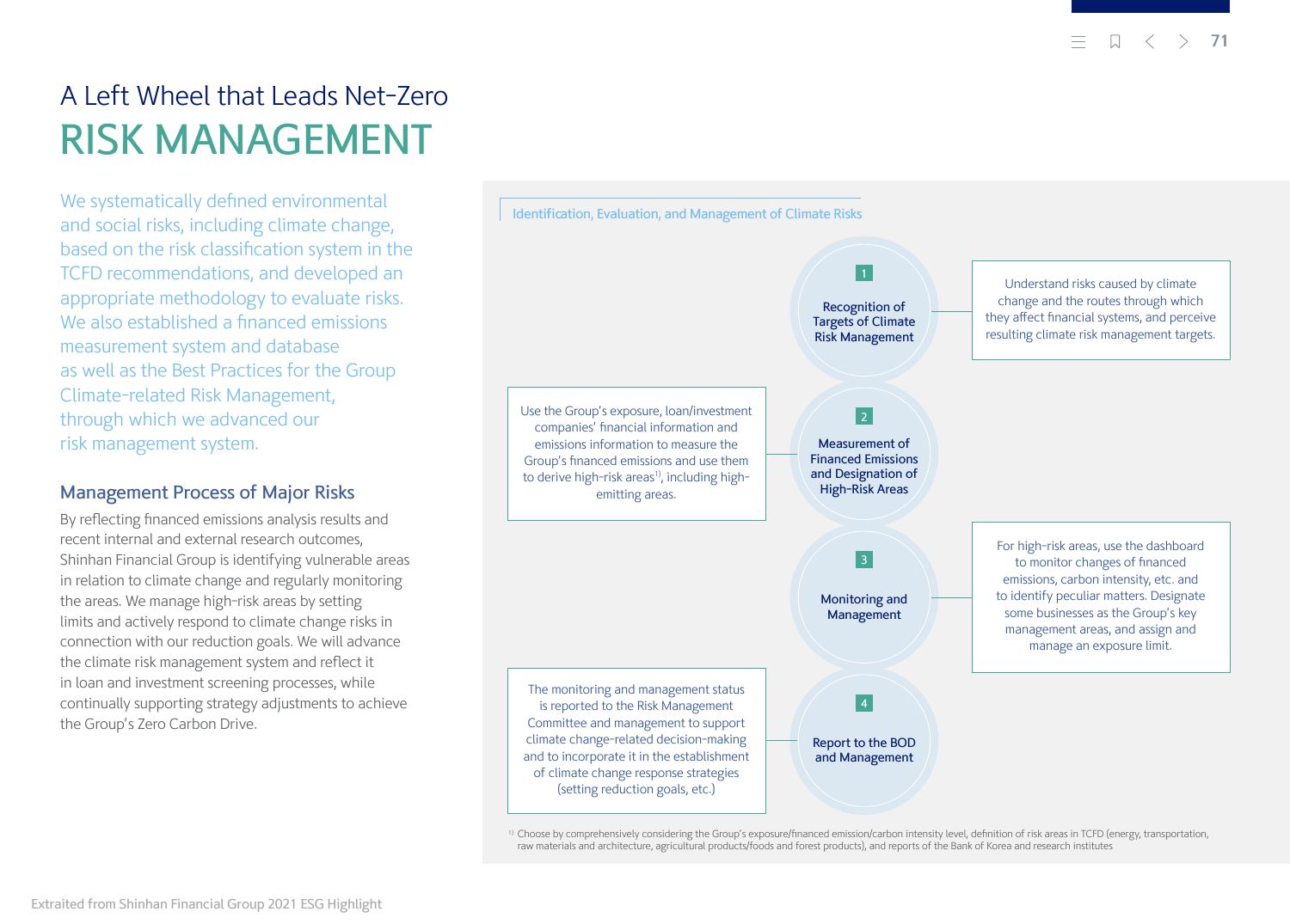### <span id="page-17-0"></span>Identification of Major Risks

Shinhan Financial Group categories risks that may arise in the sharply-changing climate change environment based on the risk classification system in the TCFD recommendations and manages the risks.



#### FINANCIAL RISK

Credit Risk

Shinhan Financial Group measures financed emissions of its asset portfolio and conducts a scenario analysis on climate risks. We analyzed that the power generation, utility, energy, and materials sectors, which have substantial carbon emissions, will be exposed to climate change risks owing to future carbon price increases. If we change the Group's asset portfolio to low-carbon emission pathways through investments in renewable energy projects, we can look for opportunities that can generate offset credits.

Market Risk

Reputation Risk

Market risk arises from consumer behavior changes or changes in product and service supply and demand. Shinhan Financial Group conducts regular surveys and analyses to identify customer requirements as well as consumer and market trends that result from climate change. In addition, we expect increased demand for the renewable energy business in accordance with the Renewable Energy 3020 Policy, and are strengthening relevant responses.

Against the backdrop of increased consumer awareness of climate change and the environment, companies' sustainability activities in relation to climate change and the environment are influencing consumers' buying decisions. If Shinhan Financial Group fails to fulfill social responsibilities that are related to climate change and the environment, then its brand value will drop and a negative public opinion will form which can have a considerable impact on operating income. For this reason, we applied the Equator Principles and chose 12 significant environmental and social areas to minimize reputation risk.

#### NON-FINANCIAL RISK

| <b>Regulatory Risk</b> | Under the emission trading scheme, a company needs to purchase excessive permits<br>if allowances go down, and additional costs may arise to reduce emissions. The<br>Group's clients may also experience a decrease in their debt repayment ability<br>owing to purchasing of permits or investments in efficient facilities. If current<br>regulations are strengthened as climate change gains speed, permit prices go up<br>and the possibility of unexpected losses increases. As a measure, Shinhan Financial<br>Group developed a financed emission measurement system and is systematically<br>managing the Group's and companies' emissions.                                                                                                                                                                   |
|------------------------|-------------------------------------------------------------------------------------------------------------------------------------------------------------------------------------------------------------------------------------------------------------------------------------------------------------------------------------------------------------------------------------------------------------------------------------------------------------------------------------------------------------------------------------------------------------------------------------------------------------------------------------------------------------------------------------------------------------------------------------------------------------------------------------------------------------------------|
| <b>Technology Risk</b> | New low-carbon, eco-friendly technologies are being developed to achieve climate<br>change-related and net zero goals. Sales may drop when financial products that<br>include new technologies and innovation are not expanded/developed. Shinhan<br>Financial Group identifies risks and opportunities by regularly surveying/analyzing<br>climate-related technology development and market trends as well as customer<br>demand. We also manage products that are related to building energy, such as<br>Green Energy Factoring, Second Green Remodeling Loan, and New and Renewable<br>Energy Fund. We plan to expand relevant financial products according to areas and<br>speed of technology development.                                                                                                        |
| <b>Legal Risk</b>      | This refers to current or expected financial position and resilience-related risk that<br>arises from a violation of laws, rules, or regulations or failure to observe stipulated<br>customs, internal policies, processes, or ethical standards by a company or a project<br>for which an investment was made. If a lawsuit is filed due to a climate issue and the<br>business owner becomes subject to legal punishment, this may damage brand value<br>and financial soundness. By using the environmental and social risk management<br>system, Shinhan Financial Group determines whether to make an investment by<br>evaluating financial impact on an investment company or project. If needed,<br>الألف مخالف والألوم والمالو ومقصدا والمرابطة فاسترعت والمتواطئ والمتحدث والمستحدث والمناسب والمستحرث والمالو |

ce-related risk that observe stipulated ompany or a project climate issue and the lamage brand value risk management n investment by ct. If needed, the Group provides conditional financial support that obligates the reflection of measures to reduce environmental impact.

Physical Risk

Abnormal weather phenomena caused by climate change can directly damage assets owned by Shinhan Financial Group. In particular, bank branches that are located in mountainous areas have a relatively high possibility of suffering physical damages from localized heavy rain, and the resulting temporary business suspension may cause massive damages to business. Furthermore, average temperature rises in the summer raise the amount of electric power and tap water usage and also decrease labor productivity. Shinhan Financial Group pre-determines buildings and branches that are vulnerable to climate change and strives to prevent damages.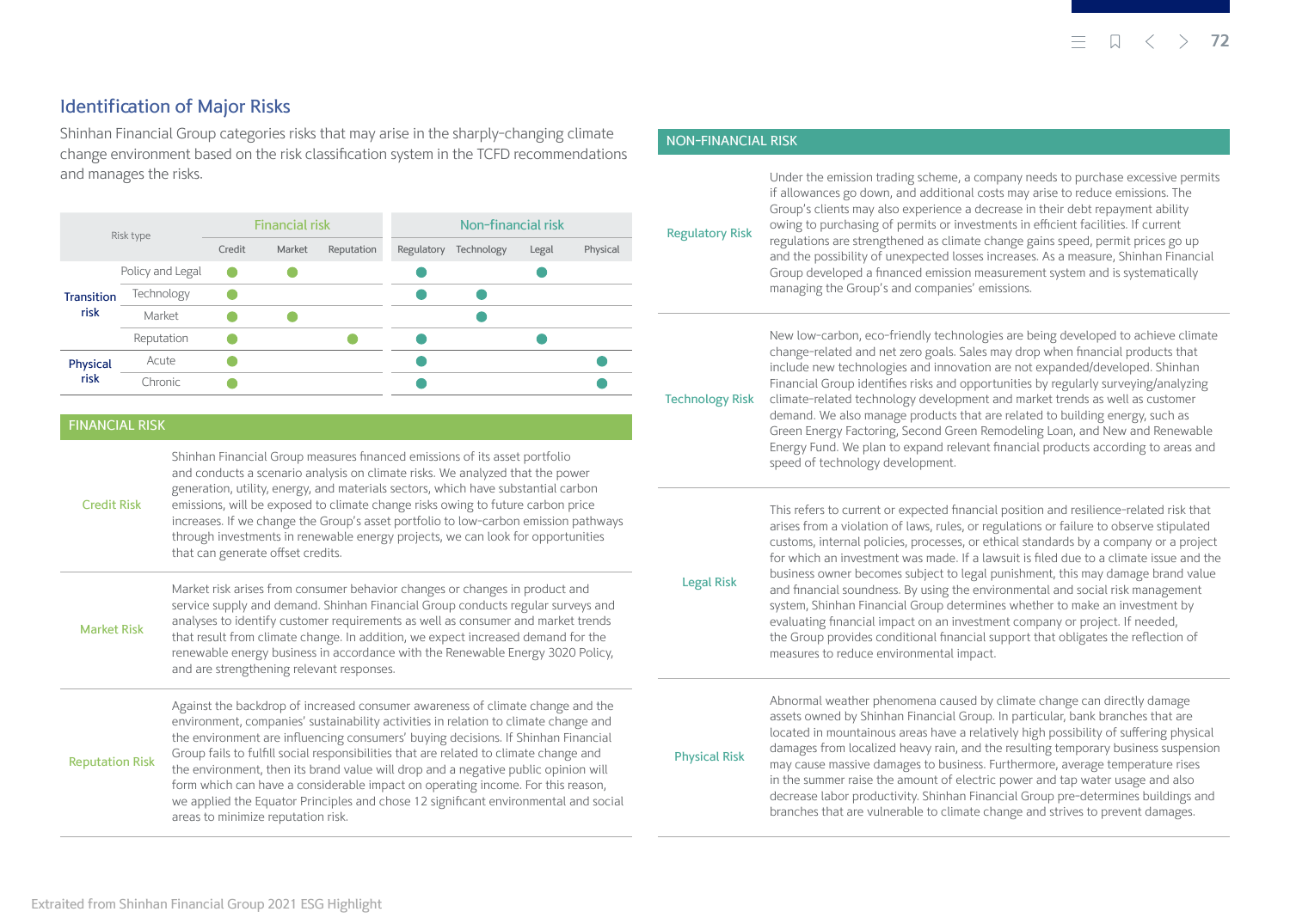### <span id="page-18-0"></span>Evaluation and Management of Major Risks

To systematically evaluate and manage the aforementioned major risks, we developed our own financed emission measurement system and systematically monitor the Group's total GHG emissions, which is shared at the Group level through the financed emissions dashboard system. In addition, we preemptively prevent potential risks by choosing 12 environmental and social significant areas. We became the first from among financial companies in Korea to apply the Equator Principles in September 2020 for project financing. In March 2022, Shinhan became the first financial company in Korea to establish the "Best Practices for the Group Climate-related Risk Management".

#### Establishment of a Financed Emission Measurement System and Database

To respond to climate change and achieve the Group's 2050 Net Zero goal, we developed and are operating the "financed emission calculation system" that can regularly measure the Group's financed emissions. This system can calculate and monitor financed emissions by collecting loan and investment balances of financial subsidiaries of the Group as well as data related to financed emission calculation. It calculates and discloses financed emissions for the Group's owned assets (six asset groups) in accordance with PCAF GHG accounting standards.

#### Financed Emission Calculation Method

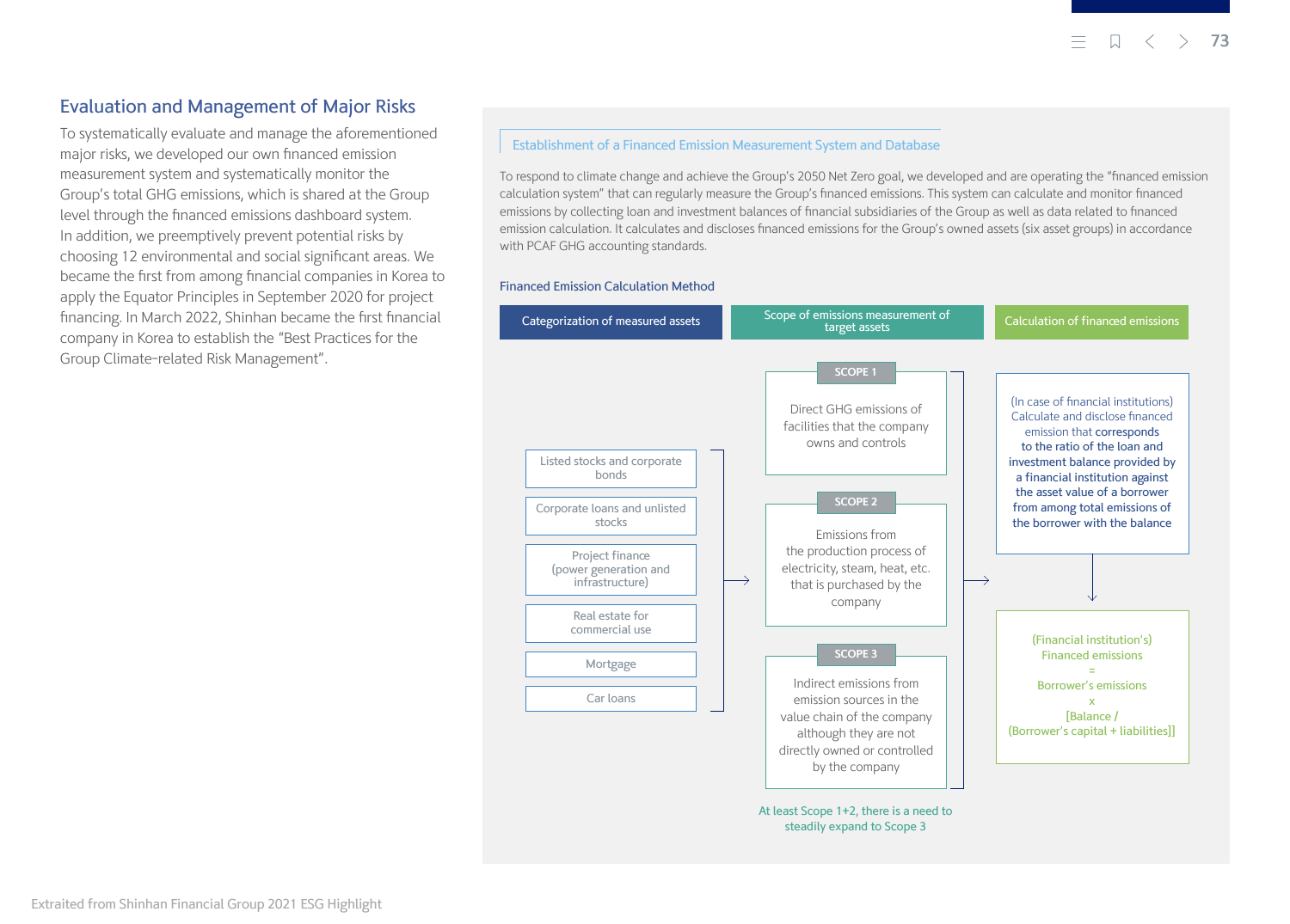#### Financed Emission Simulation

In addition, we run simulations to estimate financed emissions by using a company's financial information and emissions information in case of a new loan and investment. We identify the level of financed emissions and intensity through simulations and use them for the evaluation process.

#### Risk Dashboard

We developed a system that connects to financed emissions reduction goals of the overall Group and each subsidiary and identifies the current level of financed emissions and intensity against the goals. Using the system, we regularly calculate and monitor each Group subsidiary's carbon emissions. In particular, we run a financed emissions dashboard system<sup>1)</sup> to monitor risks from sudden increases or unequal distribution of asset portfolio's financed emissions and intensity, leading to efficient risk management.

In addition, we are implementing the environmental and social risk management system roadmap that we established in 2017. In 2021, we built a PCAF-based financed emission measurement system and advanced Phase 1 while detailing ESG internal model development for Phase 2.

#### Monitoring of Environmental/Social Significant Areas

Shinhan Financial Group operates a monitoring system for environmental and social risks, including climate change. We choose 12 areas that require caution in environmental and social aspects and monitor the Group's exposure to the target areas. In the event of major social or environmental issues, including the significant areas, we review Group impact and countermeasures. Monitoring results are reported to each Group subsidiary's risk management council and management, and are managed.

| Forestry<br>Water pollution,<br>destruction of<br>the ecosystem | Mining industry<br>Heavy metal water<br>pollution           | Drift-net fishing<br>Destruction of<br>the marine<br>ecosystem | Crop production<br>Soil and water<br>pollution      |
|-----------------------------------------------------------------|-------------------------------------------------------------|----------------------------------------------------------------|-----------------------------------------------------|
| <b>Tobacco</b><br>Child labor,<br>health                        | Coal processing<br>Air pollution                            | Oil refining<br>Sea pollution                                  | Power generation<br>Air pollution,<br>radioactivity |
| Infrastructure<br>Air pollution,<br>migration of<br>natives     | Weapons &<br><b>Munitions</b><br><b>Mass</b><br>destruction | Manufacturing<br>of chemicals<br>Harmful<br>substances         | Wastewater &<br><b>Wastes</b><br>Water<br>pollution |

|                             | Phase 1 (2017-2020)                                                                                                                                                                              | Phase 2 (2021-)                                                                                                                                                                 |                                                                                                                                                                                    |
|-----------------------------|--------------------------------------------------------------------------------------------------------------------------------------------------------------------------------------------------|---------------------------------------------------------------------------------------------------------------------------------------------------------------------------------|------------------------------------------------------------------------------------------------------------------------------------------------------------------------------------|
|                             | <b>Establish a foundation for</b><br>adopting environmental and<br>social risk management                                                                                                        | Establish environmental and<br>social risk management policies/<br>processes                                                                                                    | Integrate in business processes                                                                                                                                                    |
| Goal                        | Collect basic materials and spread<br>awareness of the new system                                                                                                                                | Detail environmental and social<br>reviews and build a significant area<br>management system                                                                                    | Detail the loan decision-making<br>system through individual evaluations<br>in ESG aspects                                                                                         |
| Implementation<br>direction | I. Environmental and social reviews                                                                                                                                                              | II. Manage significant areas                                                                                                                                                    | III. Make loan decisions using<br><b>ESG</b> evaluation                                                                                                                            |
|                             | Categorize environmental and<br>social risk levels<br>· Large-scale overseas PF (No less than<br>USD 10 million)<br>· Analyze risk levels (Grade A-C)<br><b>Environmental and social reviews</b> | Detail environmental and social<br>reviews<br>· Build an evaluation system that is<br>based on global standards<br>· Disclose information, such as the<br>status per risk level | Develop an ESG evaluation model<br>. Develop a model that independently<br>evaluates ESG factors<br>Internalize the loan decision-making<br>system<br>· Loan decision-making using |
|                             | · Mandatory inspection of high-risk PF<br>(Grade A, B)                                                                                                                                           | Establish significant area management<br>policies<br>. Choose main areas and establish<br>management measures                                                                   | ESG grades                                                                                                                                                                         |
| Key task                    |                                                                                                                                                                                                  |                                                                                                                                                                                 |                                                                                                                                                                                    |
|                             |                                                                                                                                                                                                  | Establish a foundation for environmental area management<br>by building a PCAF-based emissions measurement system                                                               | Advance loan decision-making<br>by developing internal ESG models                                                                                                                  |

1) Process of setting the trigger point of asset portfolio emissions and intensity for all and high carbon-emitting areas of each Group subsidiary, and, in case of excess, identifying the cause through an analysis and establishing countermeasures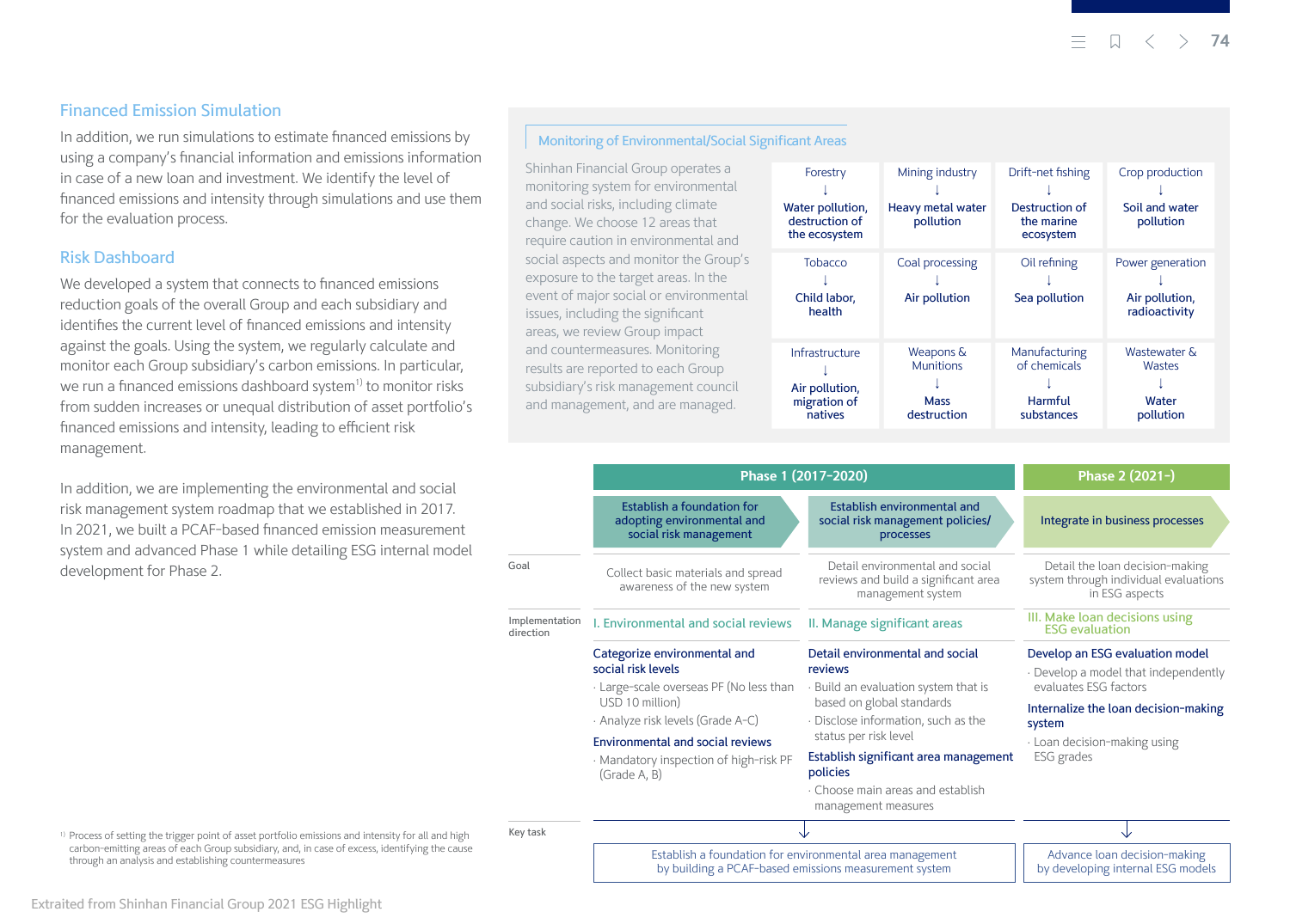Establishment of an ESG Loan/Investment Screening Process: Evaluation Model

Shinhan Financial Group developed an ESG evaluation model to detail and advance the loan decision-making system through individual evaluations in ESG aspects. We reviewed/ chose diverse data of ESG aspects and reflected them in the model, and plan to use it for preferential interest rate application, new product development, screening process, and limit-setting in consideration of ESG grade.

#### SHINHAN'S ESG RATING

| Evaluation<br>perspective | Evaluate ESG factors from the corporate sustainability perspective            |  |  |  |
|---------------------------|-------------------------------------------------------------------------------|--|--|--|
| Method                    | Plan to use for setting preferential interest rates, developing new products, |  |  |  |
| of use                    | reflecting in the screening process, and setting the limit                    |  |  |  |

#### The Equator Principles

In September 2020, Shinhan Bank became the first commercial bank in Korea to join the Equator Principles. The Equator Principles is a voluntary agreement of financial companies to not provide loans if a large-scale development project has such issues as harming the environment or violating human rights. Shinhan Bank applies the Equator Principles for implementation of large-scale development projects to review potential environmental and social risks and impact.

| <b>Target of Application of</b><br>the Equator Principles                | Process for Reviewing Environmental and Social Risks that<br><b>Reflects the Equator Principles</b>                                                                                 |
|--------------------------------------------------------------------------|-------------------------------------------------------------------------------------------------------------------------------------------------------------------------------------|
| Large-scale project<br>financing amounting to<br>at least USD 10 million | 1. There is a need to categorize into grades according to<br>the degree of environmental and social risks and impact<br>(Grade A-C)                                                 |
|                                                                          | 2. Conduct environmental and social impact assessments,<br>build a management system, establish an action plan, and<br>verify monitoring according to the grade                     |
|                                                                          | 3. Reflect in financial agreements (compliance with<br>agreed matters, etc.), regularly report on the status<br>of implementing the Equator Principles, and disclose<br>information |
|                                                                          |                                                                                                                                                                                     |

#### Shinhan Asset Management's Net-Zero Shareholder Letter

Shinhan Asset Management became the first asset management company in Korea in October 2020 to send a net-zero shareholder letter and questionnaire to invested companies. In 2021, it increased the number of target companies from the previous year  $(242 \text{ companies} \rightarrow 338 \text{ companies})$  and questions  $(12 \text{ questions} \cdot$  $\rightarrow$  20 questions), and the reply rate also increased (41.7%  $\rightarrow$ 53.8%). 10 industries, which account for more than half, recorded a reply rate of more than 50%, reflecting active shareholder communication and a high level of interest in ESG management and climate change response.

Based on the reply results, Shinhan Asset Management will continually monitor the companies and reflect the results in additional engagement activities and ESG investment grade adjustments. It also plans to increase engagement and strengthen communication with invested companies to reduce the gap between companies' declaration of GHG reduction goals and execution capabilities/organizations that was identified through shareholder letter replies.

#### Results of Shareholder Letter Reply Analysis

#### Publication of climate response report

More than 60% of replied companies said that they are publishing a climate response report. 82% of companies that are not publishing a report said they plan to create a report. This is why the publication of climate response reports is expected to further accelerate.

#### Difficulty in setting an achievable GHG reduction goal

#### Gap between the goal and execution capabilities/ organizations

Many companies expressed difficulties in setting an achievable goal amid the enactment of the Framework Act on Carbon Neutrality in 2021 and raising of the 2030 Nationally

Among replied companies (182), only nine companies conform with the raised NCD.

Determined Contribution (NDC).

54.2% of companies that established a reduction goal plan to raise the goal in the next year.

65.9% replied that they have a GHG reduction goal but 52.7% replied that they have a BOD-level climate change-related organization.

The difference in climate change governance may have an impact on execution capabilities.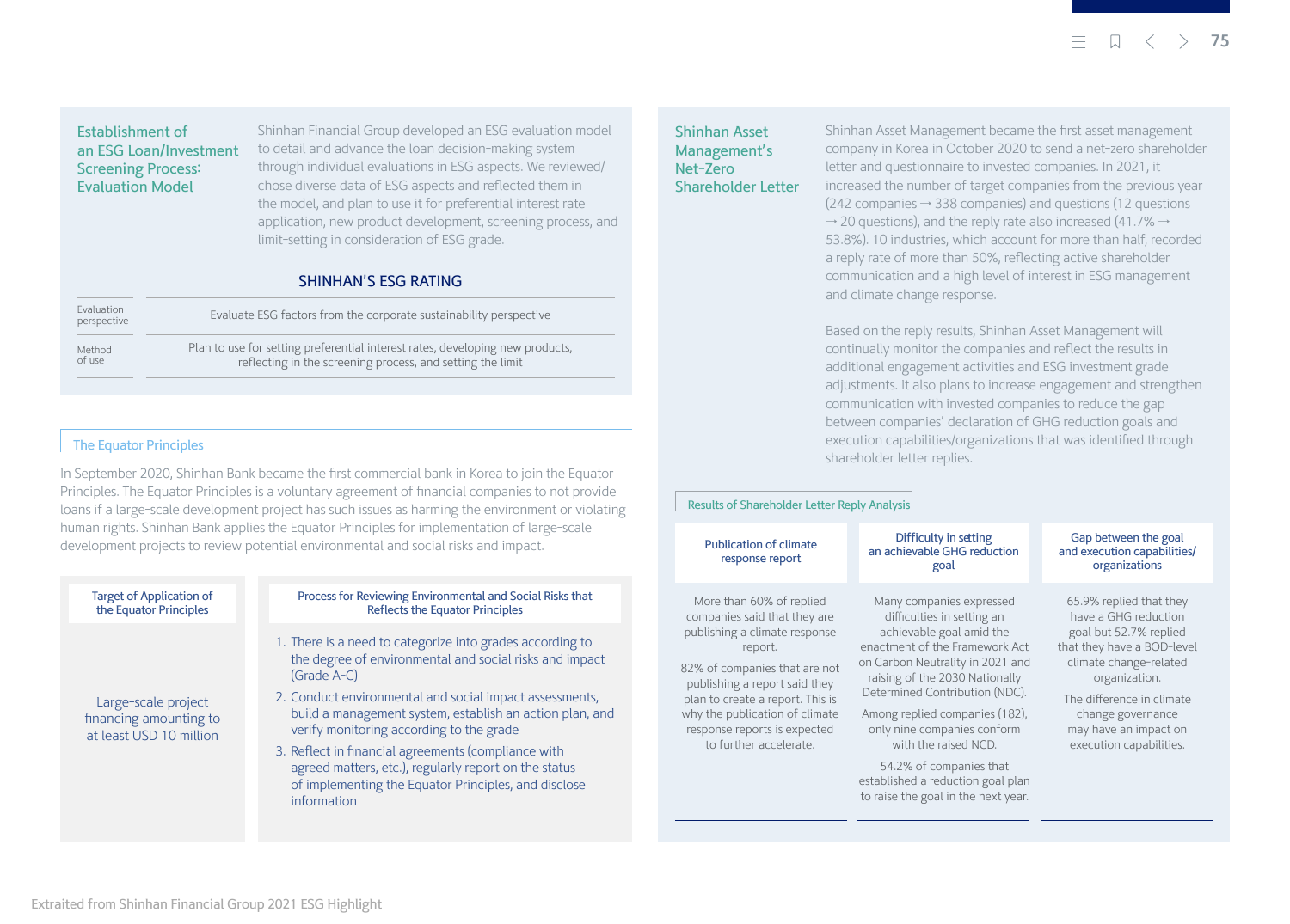## <span id="page-21-0"></span>A Map to Reach Net-Zero METRICS AND TARGETS

By determining more advanced PCAF-based asset portfolio's financed emissions and establishing a goal by year, Shinhan Financial Group is detailing the path to achieving its net zero goal. In the process of accomplishing its net zero goal, Shinhan will transparently disclose relevant metrics and targets and actively communicate with stakeholders, thus contributing to everyone's creation of a better world.

## Measuring Carbon Emissions and Setting Reduction Goals

Reaching the net zero goal begins with more accurate measurements of the amount of carbon that we currently emit. We understand the importance of measuring and managing internal GHG that is emitted through Shinhan Financial Group's direct energy consumption (Scope 1&2) as well as asset portfolio emissions (Scope 3) that arise from our investments and loans.

By using a Paris Agreement(1.5℃ scenario)-based scientific tool that is presented by the Science Based Target initiative (SBTi), we plan to reduce the Group's internal carbon emissions by 42% by 2030 and 84% by 2040, and achieve net-zero by 2044. In addition, we will apply the Sectoral Decarbonization Approach (SDA) of SBTi that is based on the 2℃ scenario to reduce financial assets' financed emissions by 33.7% by 2030, and 59.5% and 83% by 2040 and 2050, respectively. In addition, we will apply the Sectoral Decarbonization Approach (SDA) of SBTi that is based on the 2℃ scenario to reduce financial assets' carbon emissions by 34% by 2030, 60% by 2040, and 83% by 2050. Shinhan Financial Group joined SBTi in 2020 and continues to check relevant status on a quarterly basis. We disclose information on carbon emissions when we announce the Group's earning's results every quarter to further strengthen information transparency.



\* Figures for the internal carbon emissions in 2021 are planned to be disclosed through the 2021 ESG Report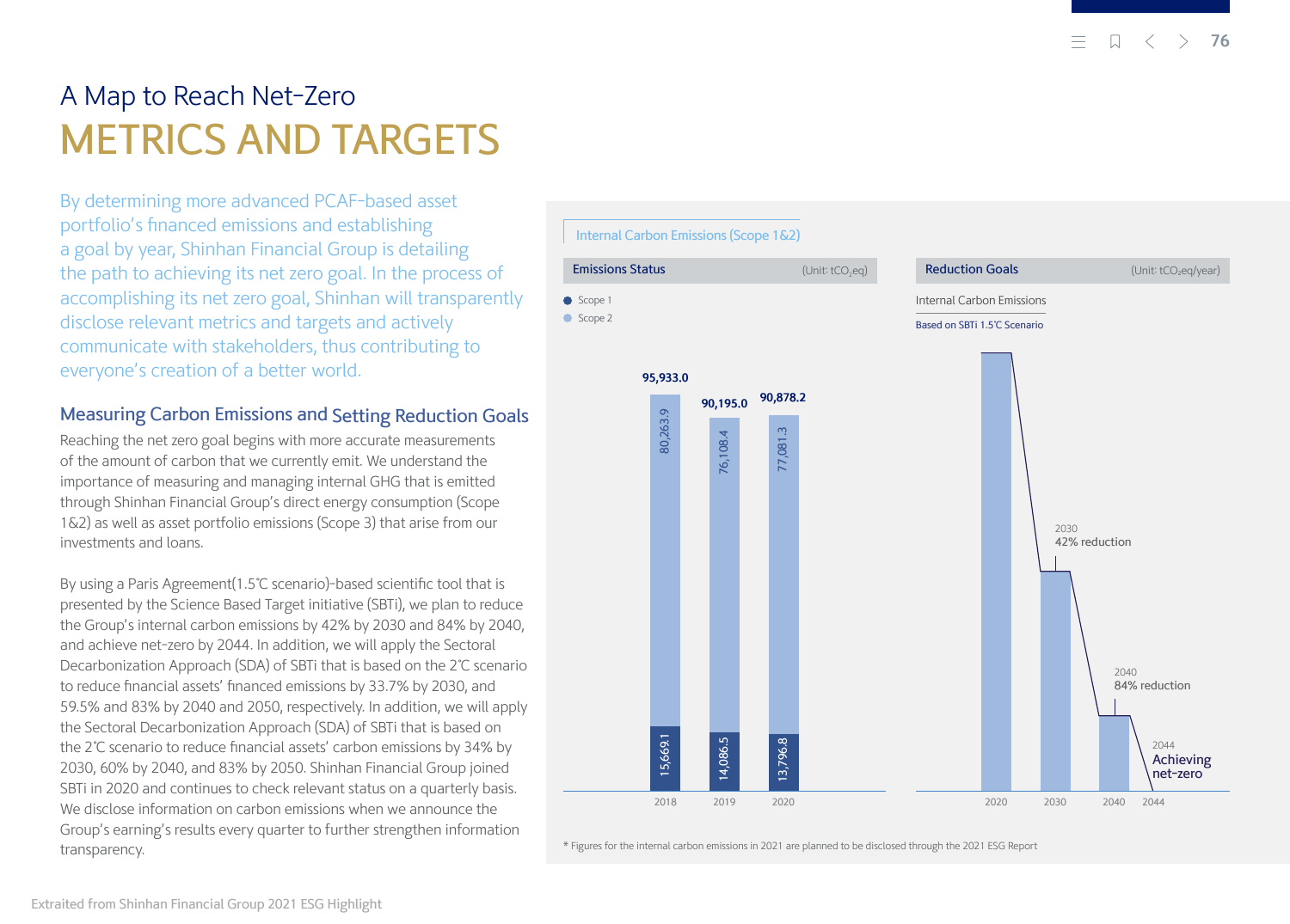#### Financed Emissions of the Group Asset Portfolio in 2021 (Scope 3)

| <b>Emissions Status</b><br>(Unit: KRW trillion, 10 thousand tCO <sub>2</sub> eg) |                       |                    |                  |                            |                          |
|----------------------------------------------------------------------------------|-----------------------|--------------------|------------------|----------------------------|--------------------------|
| Asset categorization                                                             | Calculated asset size | Financed emissions | Emissions weight | <b>Emissions intensity</b> | Data Score <sup>1)</sup> |
| Listed stocks and corporate bonds                                                | 46.3                  | 721                | 15.4%            | 15.6                       | 2.8                      |
| Corporate loans and unlisted stocks                                              | 126.6                 | 3,602              | 77.1%            | 28.4                       | 3.6                      |
| Project finance                                                                  | 3.3                   | 232                | 5.0%             | 70.7                       | 3.7                      |
| Real estate for commercial use                                                   | 17.5                  | 53                 | 1.1%             | 3.0                        | 4.0                      |
| Mortgage                                                                         | 27.8                  | 14                 | 0.3%             | 0.5                        | 4.0                      |
| Car loans                                                                        | 5.9                   | 47                 | 1.0%             | 8.0                        | 4.3                      |
| <b>Total</b>                                                                     | 227.4                 | 4,669              | 100%             | 20.5                       | 3.5                      |

<sup>1)</sup> Assigned a grade that ranges from 1 point to 5 points depending on what data was used as the basis for calculation, from among emissions disclosed based on the PCAF standard, emissions based on amount of physical activity, and emissions based on amount of economic activity

| (Unit: tCO <sub>2</sub> e/KRW 100 million)<br>Carbon Intensity by Industry and Asset |                     |        |        |           |       |          |                |        |
|--------------------------------------------------------------------------------------|---------------------|--------|--------|-----------|-------|----------|----------------|--------|
|                                                                                      | Power<br>generation | Steel  | Cement | Chemicals | Paper | Aluminum | Transportation | Others |
| Corporate loans                                                                      | 164.20              | 128.00 | 124.40 | 76.80     | 62.70 | 54.70    | 47.92          | 21.03  |
| Unlisted stocks                                                                      | -                   | 52.50  | 56.90  | 61.30     | 90.90 | 41.80    | 48.90          | 6.40   |
| Listed stocks                                                                        | 178.70              | 169.30 | 223.70 | 18.70     | 82.50 | 8.00     | 14.75          | 3.00   |
| Corporate bonds                                                                      | 187.00              | 163.70 | 320.20 | 78.40     | 94.00 | 47.00    | 9.00           | 4.37   |
| <b>Total</b>                                                                         | 181.39              | 131.76 | 122.65 | 77.03     | 63.97 | 54.56    | 35.63          | 16.09  |

High carbon intensity Low carbon intensity



<sup>1)</sup> Plan to make remaining emissions in 2050 net-zero through such off-setting measures as green investmentsbased on the PCAF standard, emissions based on amount of physical activity, and emissions based on amount of economic activity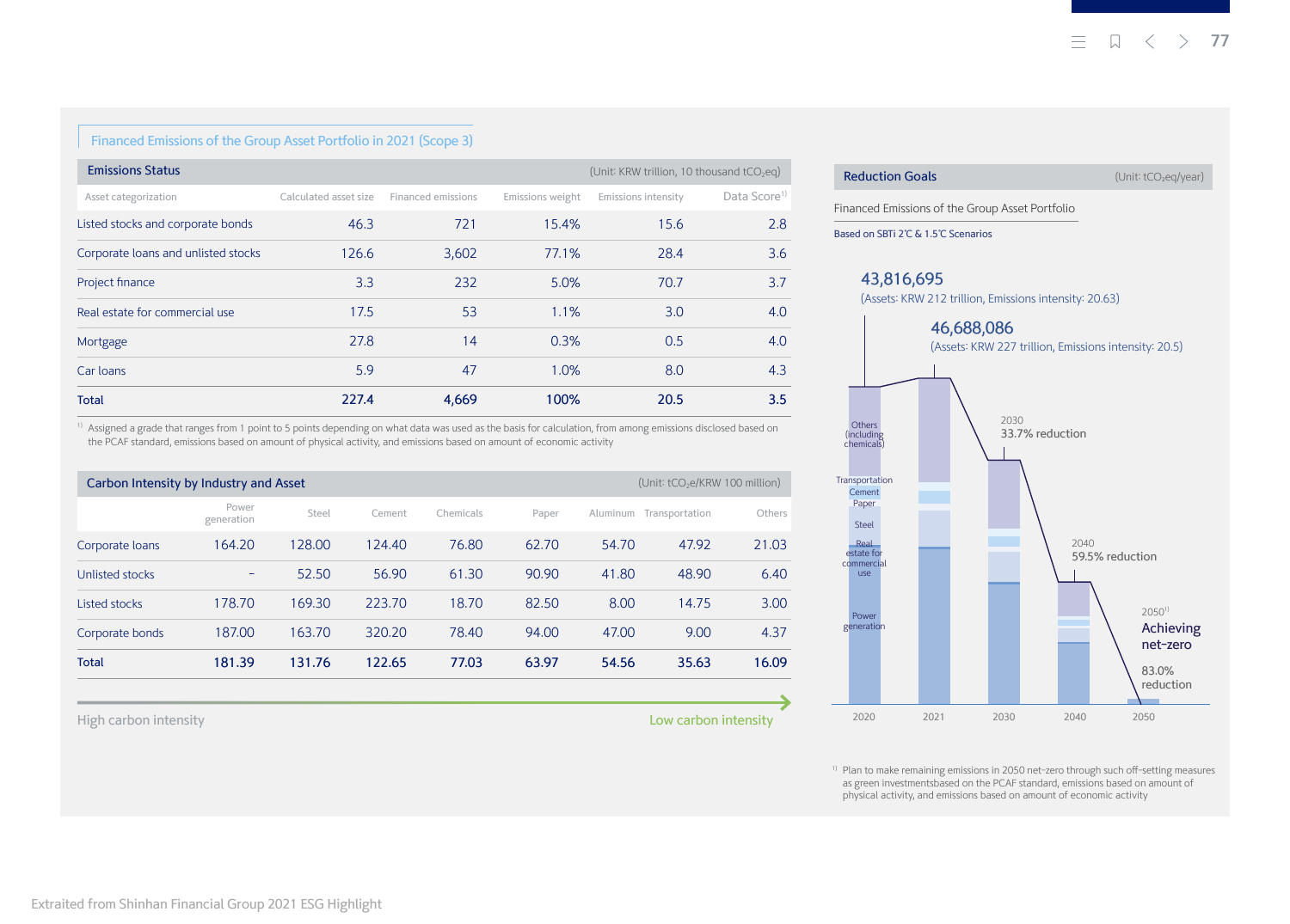**78** Ξ.

#### <span id="page-23-0"></span>PCAF-based Measuring of Financed Emissions and Setting of Reduction Goals

In 2021, Shinhan Financial Group conducted PCAF-based financed emissions measurements and built a database. By doing so, it became the first financial company in Korea to establish a reduction goal by year/industry through 2050.



<sup>1)</sup> B2DS Scenario: The Beyond 2°C Scenario (B2DS) conducts an analysis by including how much currently-available technologies and technologies with innovative processes can be used to limit warming to a level that is cons achievement of 1.75℃ in terms of average global temperature by 2100.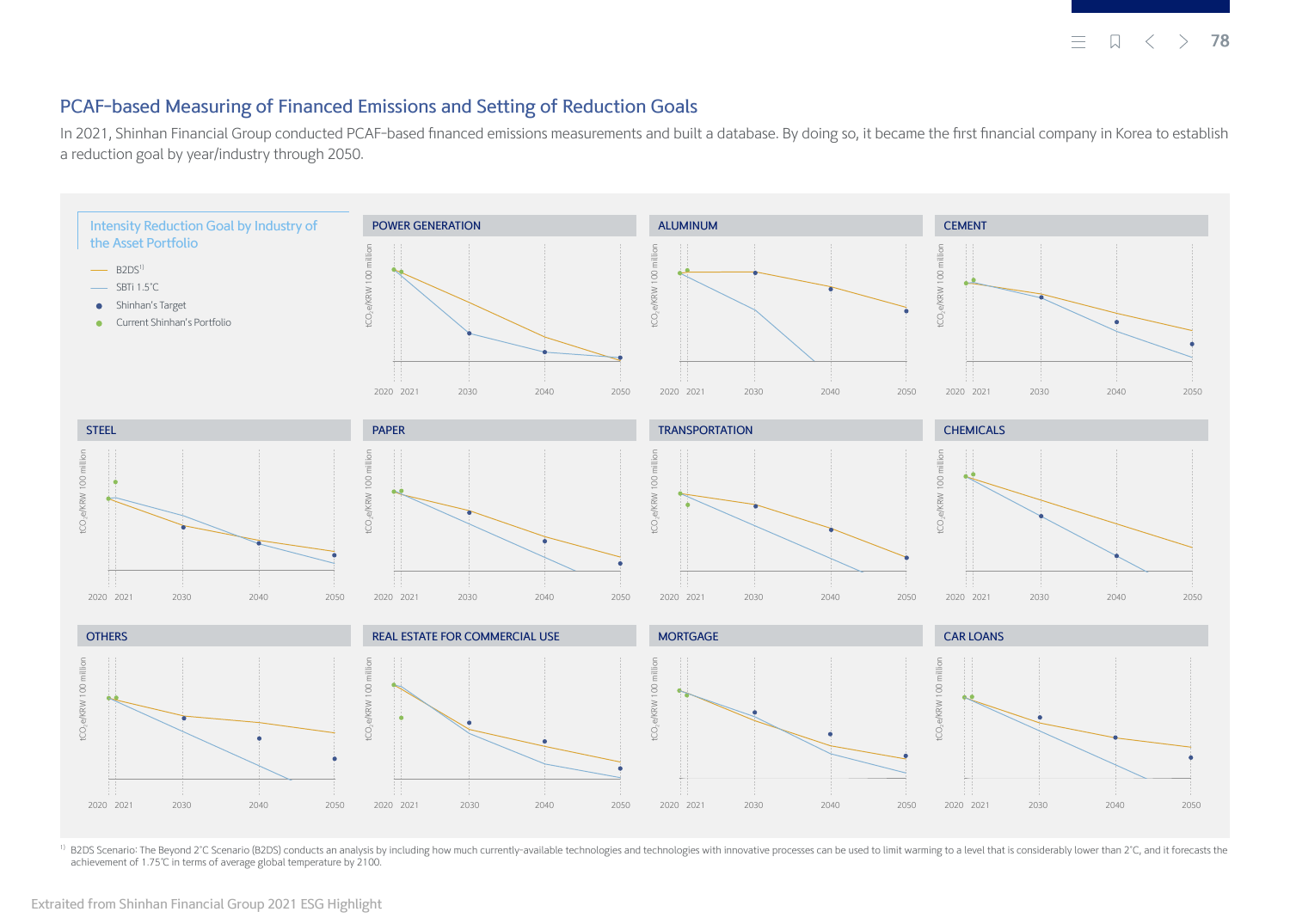30

#### <span id="page-24-0"></span>Shinhan's Promise – Green Finance for Future Generations

Shinhan Financial Group believes that financial institutions can perform important roles in resolving the climate crisis by providing capital that is needed to facilitate the shift to a low-carbon economy. Shinhan is ready to support a sharp low-carbon transition of industrial processes, land use, buildings, transportation, and other infrastructure to satisfy the goals of the Paris Agreement.

In accordance with the "Zero Carbon Drive", eco-friendly strategy of the Group, we will set and implement an ecofriendly financial support (offset) goal of KRW 30 trillion, which is around 15 times larger than in 2020, by 2030. By doing so, we will discover and expand new eco-friendly growth engines in overall businesses as part of efforts to fulfill financial institution roles for future generations.

#### Expansion of Eco-friendly Asset Size

- Discover new eco-friendly growth engines
- Invest in new eco-friendly technologies/discover companies
- Increase renewable energy equity investments, etc.
- Conduct performance management that reflects K-Taxonomy

#### Green Finance (Offset) Goal

(Unit: KRW trillion)

■ Cumulative prior to the period ■ Loans ■  $PF^{1}$  ■ Investments<sup>2)</sup>



\* The offset goal is the photovoltaic/wind power-based renewable energy PF proportion. Carbon emissions were estimated at a level that can be offset without any reduction efforts.

1) Excluding fund investment performance of the Group subsidiaries (included in green investment)

2) Investment performance of asset management companies and sales performance of the Bank, securities company, and others selling fund products